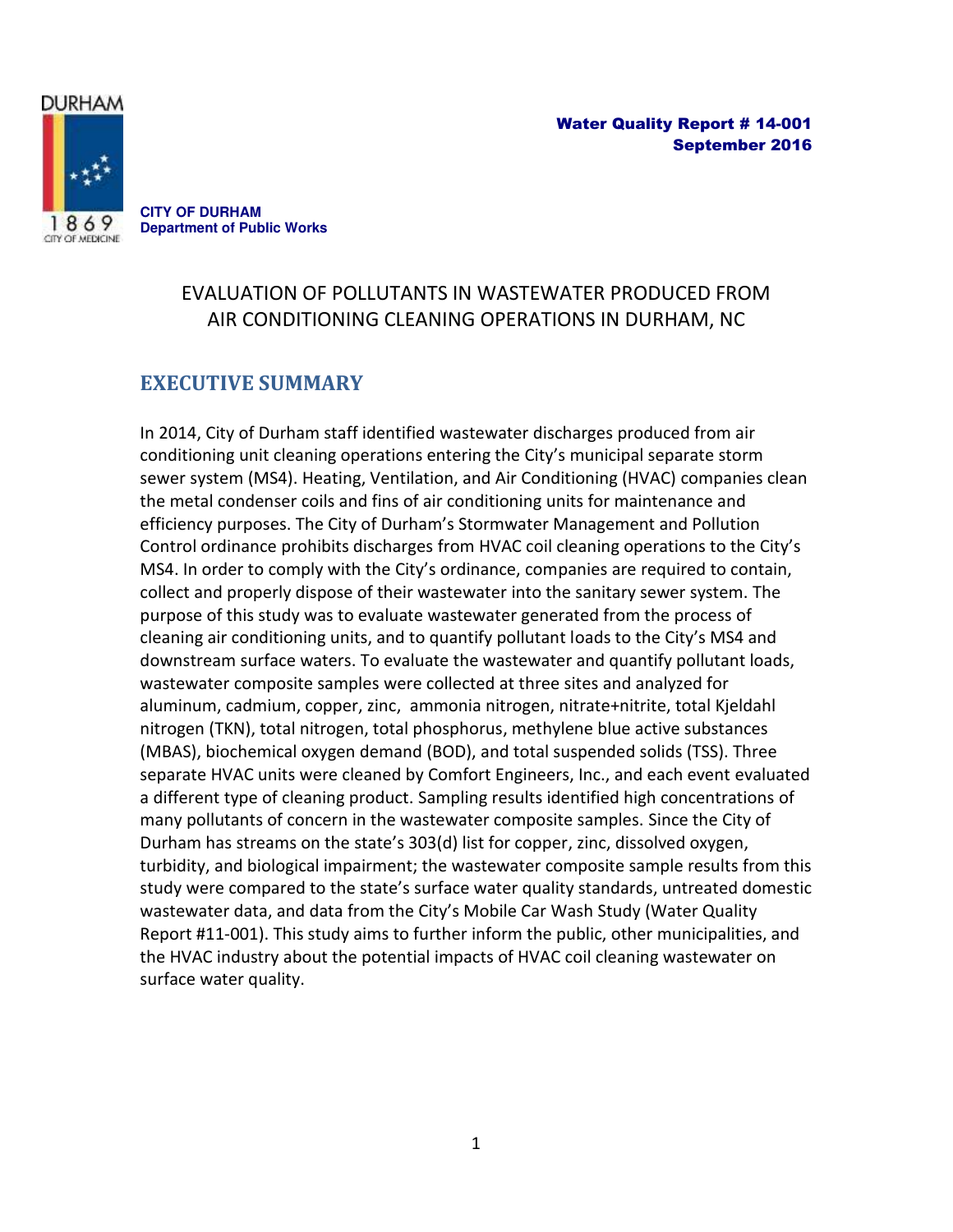# **TABLE OF CONTENTS**

| APPENDIX B: Wastewater Composite Concentrations and Pollutant Loads  34 |  |
|-------------------------------------------------------------------------|--|

# <span id="page-1-0"></span>**ABBREVIATIONS**

- BOD Biochemical Oxygen Demand
- HVAC Heating, Ventilation, and Air Conditioning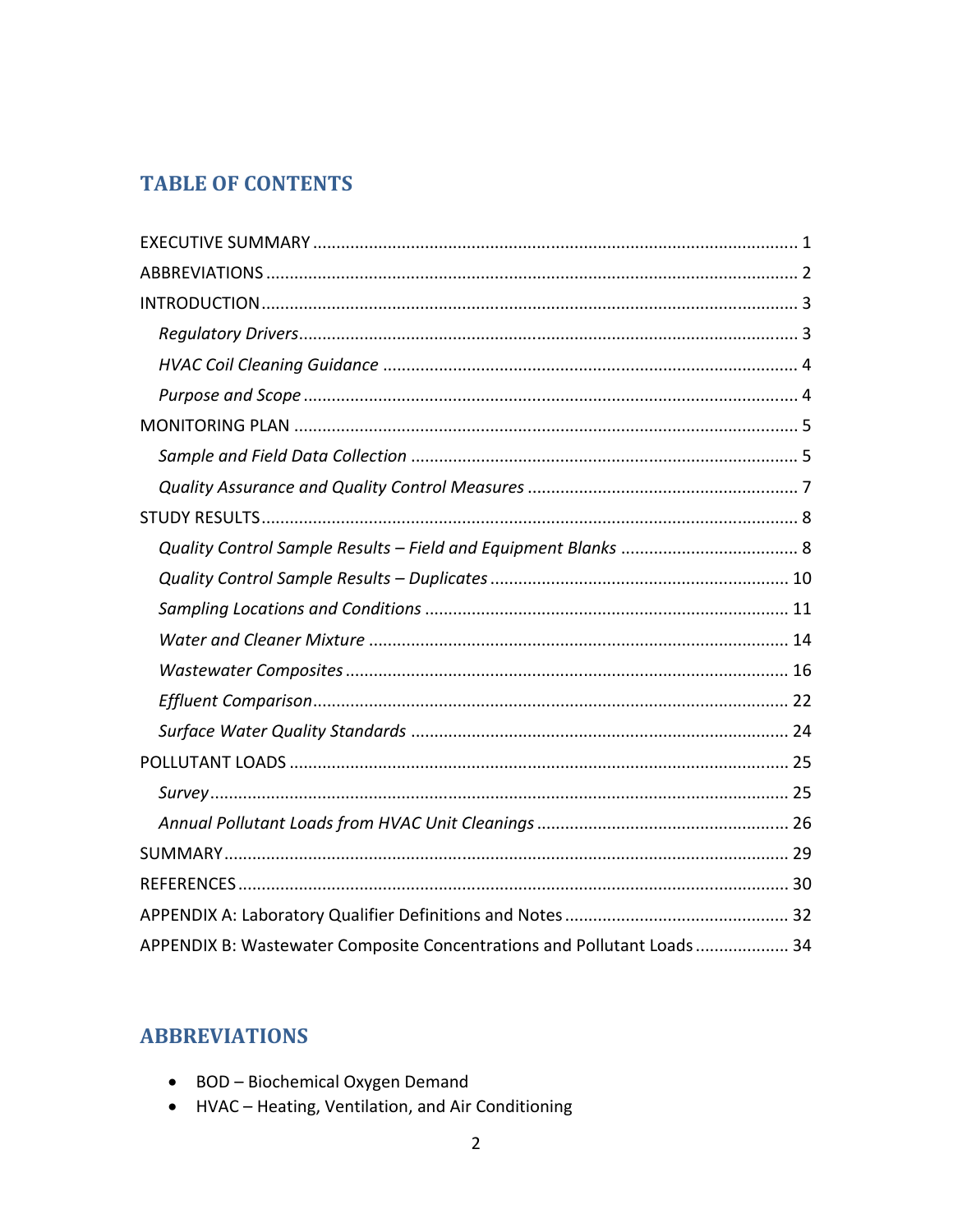- MBAS Methylene Blue Active Substances
- MDL Method Detection Limit
- MS4 Municipal Separate Storm Sewer System
- MSDS Material Safety Data Sheet
- NPDES National Pollutant Discharge Elimination System
- NCDEQ North Carolina Department of Environmental Quality
- NTU Nephelometric Turbidity Unit
- PQL Practical Quantitation Limit
- PVC Polyvinyl Chloride
- QAPP Quality Assurance Project Plan
- TKN Total Kjeldahl Nitrogen
- TMDL Total Maximum Daily Load
- <span id="page-2-0"></span>TSS – Total Suspended Solids

# **INTRODUCTION**

It is common practice for HVAC companies to clean the metal condenser coils and fins of air conditioning units for maintenance and efficiency purposes. There are various types of cleaning products and cleaning methods available to the HVAC industry. A popular method is to apply a mixture of water and a cleaning product to the HVAC condenser coils and fins using a spray nozzle and hose or power washing equipment. Water and cleaning products are sprayed on the coils to remove microbes, particulates and other debris. Without proper containment and disposal practices in place, wastewater generated from these cleaning operations can flow across impervious surfaces (i.e. rooftops, sidewalks and parking lots) and into the City's MS4.

In March 2014, City of Durham Stormwater Quality staff discovered City staff from another department washing a City-owned air conditioning unit, which resulted in an illicit discharge to the MS4. Field measurements indicated high levels of conductivity and pH in the wastewater. Grab samples were collected downstream of the wastewater runoff and analyzed by North Carolina certified laboratory Environmental Conservation Laboratories, Inc. (ENCO) in Cary, North Carolina. The samples contained high levels of aluminum, copper and zinc. In April 2014, City Water Quality staff observed an illicit discharge of wastewater generated from a private company cleaning multiple air conditioning units. In June 2014, the City worked with Comfort Engineers, Inc. to collect grab samples of wastewater generated from air conditioner cleaning activities on the rooftop of a commercial building in downtown Durham. Laboratory and field results of these samples showed high levels of BOD, TSS, nutrients, metals, pH, and conductivity.

### <span id="page-2-1"></span>*Regulatory Drivers*

The City's Phase I Stormwater Program is required under its National Pollutant Discharge Elimination System (NPDES) permit (NCS000249). Also required by the City's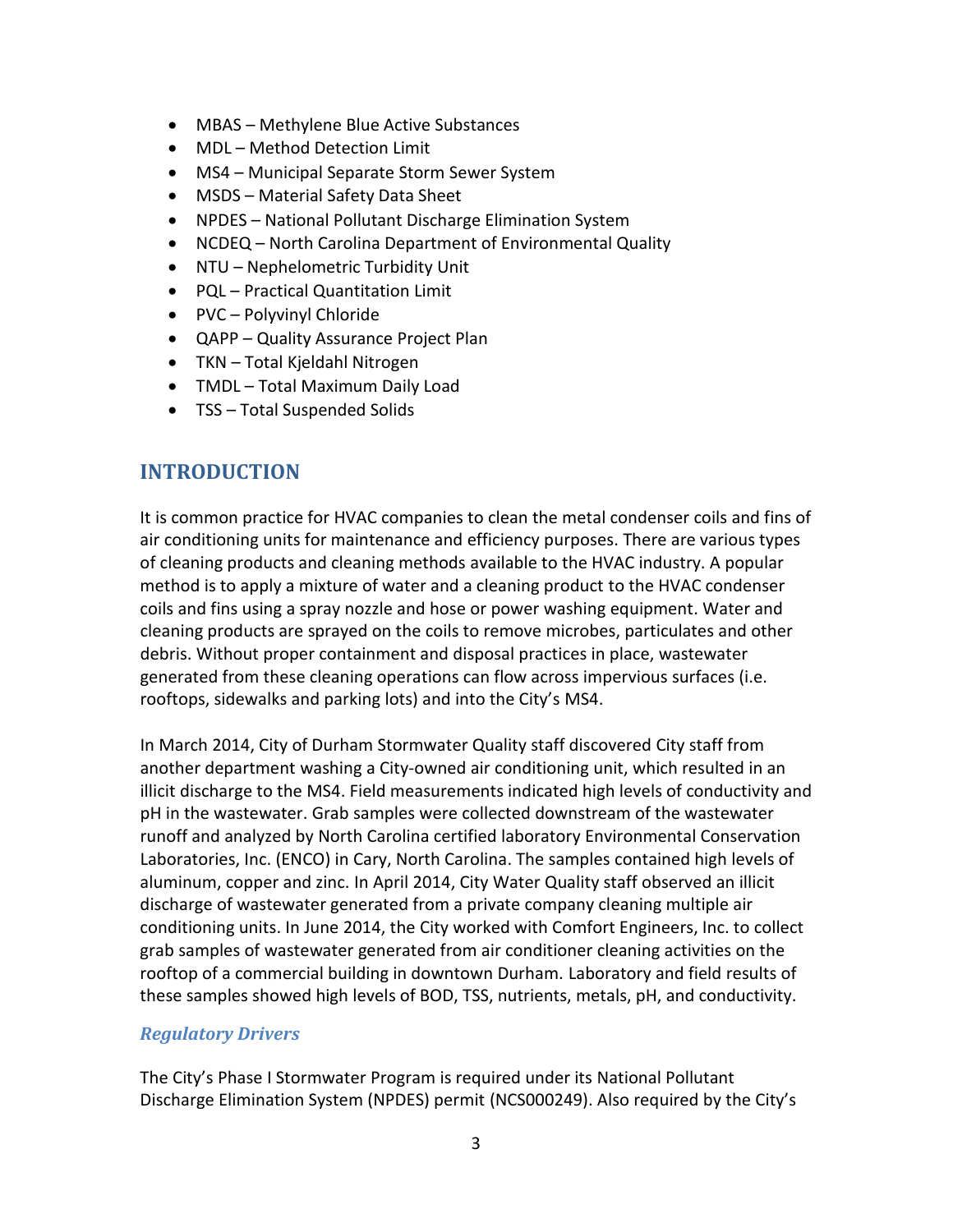NPDES permit is the adoption of a stormwater ordinance. The City of Durham's primary tool for addressing illicit discharges to the MS4 is the Stormwater Management and Pollution Control Ordinance. This ordinance requires businesses engaged in surface washing activities (such as HVAC coil cleaning companies) to contain, collect, and properly dispose of their wastewater into the sanitary sewer system. Wastewater or "wash water" that enters the City's MS4 can impact local streams and lakes.

The City of Durham has several streams that are on the State's 303(d) list for impaired waters. The parameters of concern related to this study are copper, zinc, dissolved oxygen, turbidity, and biological impairment. Other regulatory drivers include total maximum daily loads (TMDLs) for Jordan Lake, Northeast Creek and Third Fork Creek, as well as, required nutrient management strategies for Falls Lake, Jordan Lake, and the Neuse River Basin.

#### <span id="page-3-0"></span>*HVAC Coil Cleaning Guidance*

To both prepare for and support this study, the actions and guidance of other municipalities toward HVAC coil cleaning operations were researched. For example, the Colorado Department of Public Health and Environment requires any company who discharges the water from HVAC coil cleaning operations into the environment to secure a permit prior to conducting business. The permit requires companies to use certain BMPs to mitigate the impact of the runoff, but clearly states that wastewater containing soaps or chemicals must be disposed of via the sanitary sewer. Similarly, in the *Knoxville BMP Manual* published in May 2003, the City of Knoxville promotes the capture and proper disposal of all HVAC coil cleaning runoff to significantly reduce the load of toxic materials in the surface waters, while also providing a partial benefit of reducing oxygen-demanding substances.

Other general guidance documents found online encompassed HVAC coil cleaning operations. In an outreach piece entitled *Properly Managing Stormwater for the Hospitality Industry*, Florida's Department of Environmental Protection specifically states runoff from HVAC coil cleaning operations should not be allowed to enter the storm drain. The flyer suggests steam cleaning and wet vacuuming as possible alternatives to traditional coil cleaning. Within the state of North Carolina, the only municipality found to have guidance for this operation was Charlotte-Mecklenberg. This municipality's Stormwater Services department released a guidance document entitled *Storm Water Pollution Prevention: BMP's for Rooftop Work.* In a section called "HVAC and Refrigeration Work," the flyer names several different types of runoff associated with HVAC units and communicates that any runoff that may contain chemicals should be routed to the sanitary sewer.

#### <span id="page-3-1"></span>*Purpose and Scope*

The purpose of this study was to evaluate wastewater generated from the process of cleaning air conditioning units, and to quantify pollutant loads to the City's MS4 and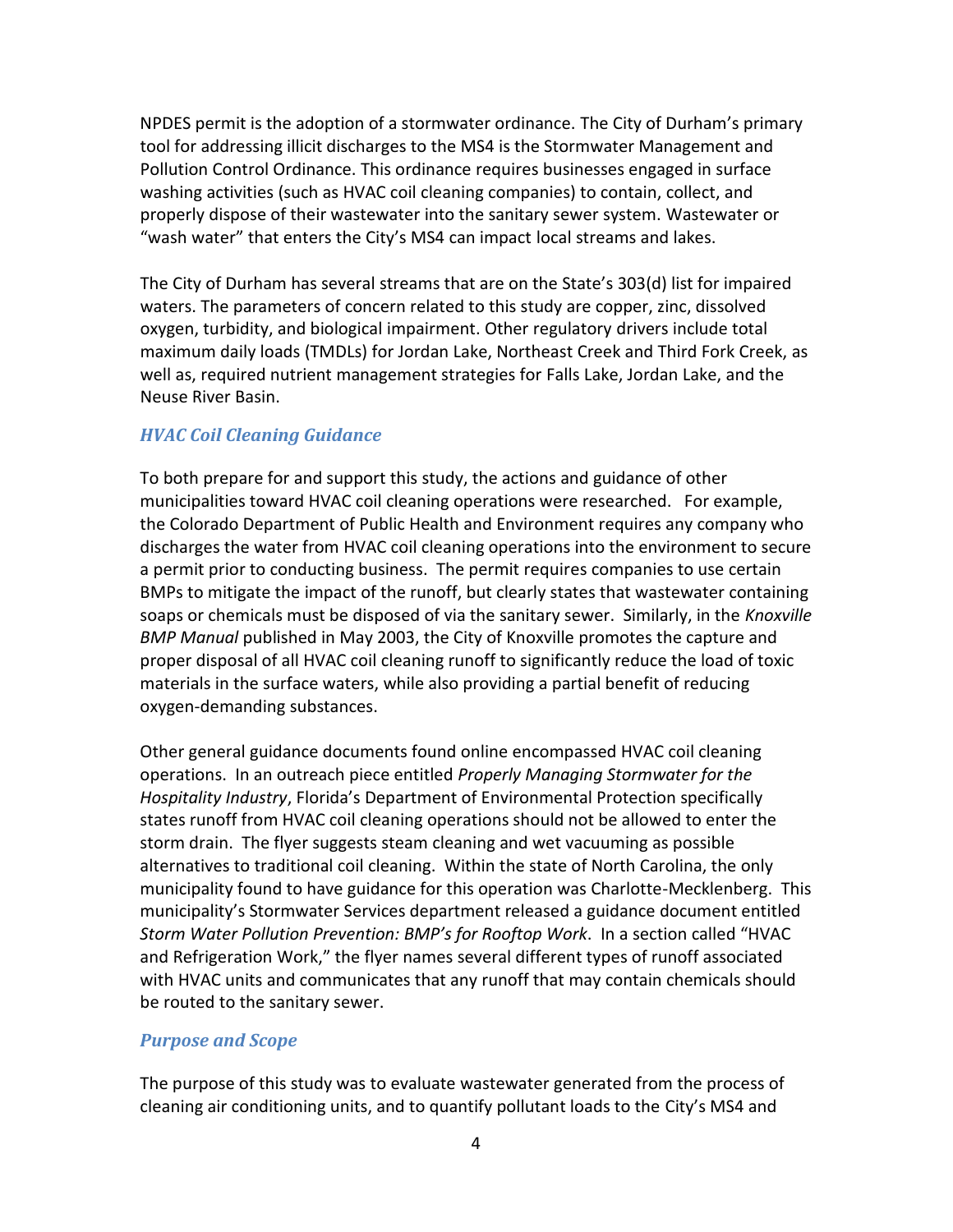downstream surface waters. This study also serves as a validation for the requirements of the City's ordinance. With continued enforcement of the City's ordinance and education efforts, this study may be used to quantify the reduction of pollutant loads to the City's MS4 and receiving surface waters.

### <span id="page-4-0"></span>**MONITORING PLAN**

#### <span id="page-4-1"></span>*Sample and Field Data Collection*

This study was performed in accordance with the *Evaluation of Wastewater Produced from Air Conditioning Cleaning Operations Quality Assurance Project Plan (QAPP; City of* Durham, 2015). For this study, the City partnered with a local HVAC maintenance company, Comfort Engineers, Inc. Personnel from Comfort Engineers selected HVAC units in need of coil cleaning at 3 different locations that were indicative of conditions they regularly encounter. Each site required a different cleaning method to be used. At the first site, a mixture of tap water and Cal-Green coil condenser cleaner (pH = 9 concentrated) was used. At the second, the cleaning mixture consisted of tap water and Nu-Brite coil condenser cleaner (pH = 14 concentrated). At the last site, the unit was cleaned only with pressurized tap water (pH  $\approx$  7).

Before the cleaning operation began at each site, a new, clean tarp was spread below the HVAC unit to collect wastewater runoff. The tarp was outfitted with berms and other containment devices to ensure all wastewater from the operation was collected. As the operators from Comfort Engineers prepared to clean the HVAC unit, a sample of the initial cleaning mixture was taken. An in-line water meter was also installed on the operators' water line to quantify how much water was used during the cleaning process.

As the HVAC unit was cleaned by Comfort Engineers personnel, grab samples of the accumulated waste water were taken on regular intervals with a programmed ISCO Avalanche automatic sampler to yield a composite sample for the event. The size and frequency of the grab samples varied for each site and largely depended on how long the Comfort Engineers personnel estimated the operation would take, but the composite sample target volume was 9L in total. At the same time each grab sample was collected, field measurements of pH and conductivity of the accumulated wastewater were collected with an Oakton PCTestr 35. The field measurements and grab sampling continued on regular intervals until the cleaning operation was completed and 9L of wastewater was collected.

At the conclusion of the sampling event, the composite sample was deposited into a 15L churn split sampler and consistently agitated. With agitation still occurring, the composite sample was then split into subsamples for lab analysis. Composite wastewater subsamples were analyzed for total and dissolved cadmium, total and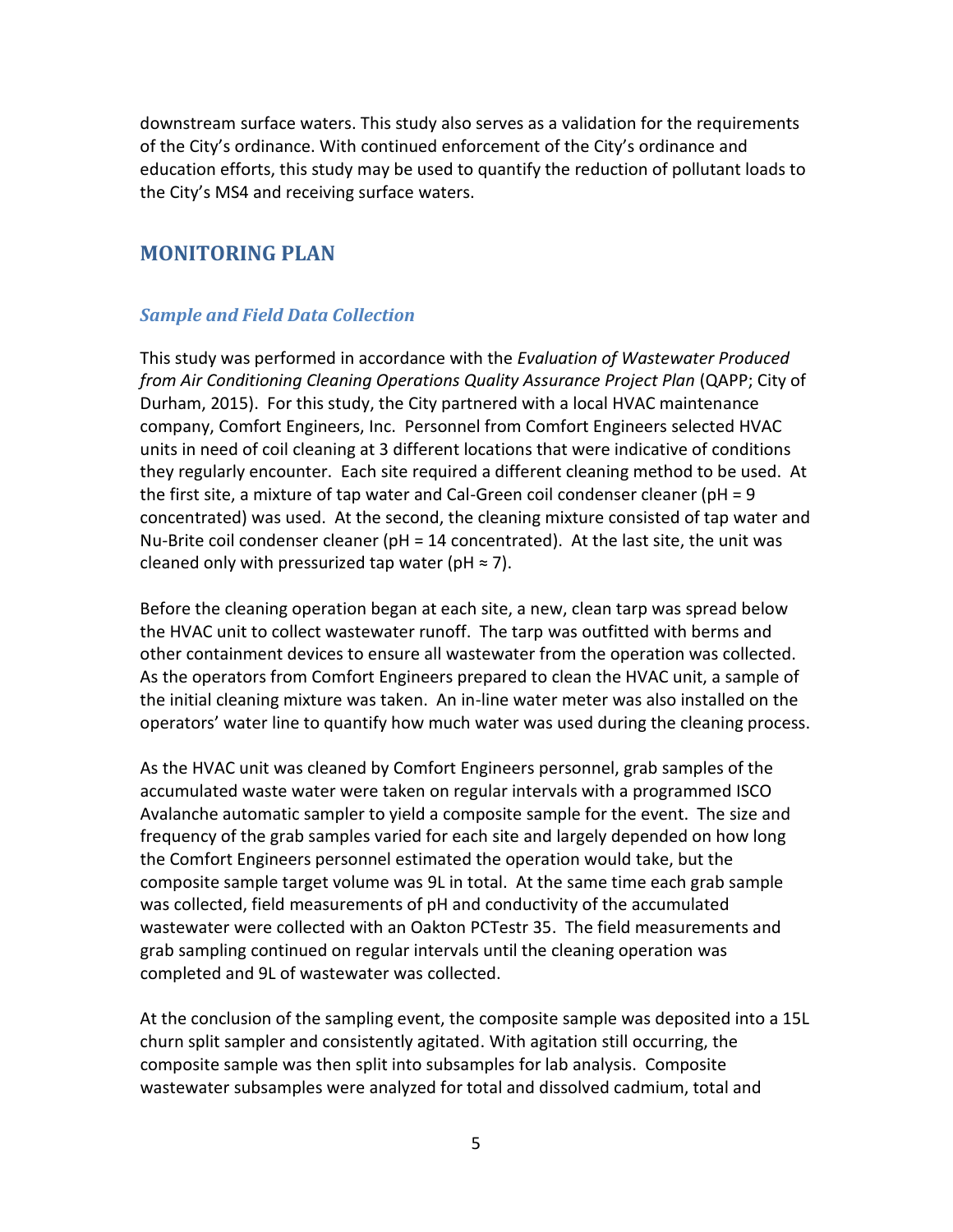dissolved copper, total and dissolved aluminum, total and dissolved zinc, methylene blue active substances (MBAS), nitrate+nitrite nitrogen, total Kjeldahl nitrogen (TKN), ammonia, total phosphorus, 5-day biochemical oxygen demand (BOD<sub>5</sub>), and total suspended solids (TSS) (Table 1). Wastewater subsamples designated for analysis of dissolved metal content were also pumped through a 0.45 µm in-line filter using a Geotech peristaltic pump. The sample of the initial cleaning mixture accompanied the wastewater sample and was analyzed for the same parameters. Chemistry samples were analyzed by the North Carolina certified laboratory Environmental Conservation Laboratories, Inc. (ENCO); located in Cary, North Carolina (certification number 591).

| <b>Parameter</b>                                             | <b>Units of Measurement</b>         |
|--------------------------------------------------------------|-------------------------------------|
| <b>Field Measurements</b>                                    |                                     |
| Conductivity                                                 | $\mu$ S/cm                          |
| pH                                                           | S.U.                                |
| Temperature                                                  | $^{\circ}$ C                        |
| Dissolved Oxygen Saturation                                  | %                                   |
| Dissolved Oxygen Concentration                               | mg/L                                |
| Turbidity                                                    | Nephelometric Turbidity Units (NTU) |
| <b>Laboratory Analytes</b>                                   |                                     |
| Ammonia (NH <sub>3</sub> )                                   | mg/L                                |
| Biochemical Oxygen Demand (BOD <sub>5</sub> )                | mg/L                                |
| Cadmium (Cd), total                                          | $\mu$ g/L                           |
| Cadmium (Cd), dissolved                                      | µg/L                                |
| Copper (Cu), total                                           | $\mu$ g/L                           |
| Copper (Cu), dissolved                                       | $\mu$ g/L                           |
| Aluminum (Al), total                                         | $\mu$ g/L                           |
| Aluminum (Al), dissolved                                     | $\mu$ g/L                           |
| Methylene Blue Active Substances (MBAS)                      | mg/L                                |
| Nitrate+Nitrite Nitrogen (NO <sub>2</sub> +NO <sub>3</sub> ) | mg/L                                |
| Solids, Total Suspended (TSS)                                | mg/L                                |
| Total Kjeldahl Nitrogen (TKN)                                | mg/L                                |
| <b>Total Phosphorus (TP)</b>                                 | mg/L                                |
| Zinc (Zn), total                                             | $\mu$ g/L                           |
| Zinc (Zn), dissolved                                         | $\mu$ g/L                           |

| Table 1. Paramaters analyzed for wastewater composite samples |
|---------------------------------------------------------------|
|                                                               |

The composite sample was analyzed for field parameters following sample collection. Conductivity and pH were measured with an Oakton PCTestr 35. Temperature, dissolved oxygen, and dissolved oxygen saturation were measured with a YSI ProODO (optical dissolved oxygen meter). Turbidity was measured with a Hach 2100P turbidimeter.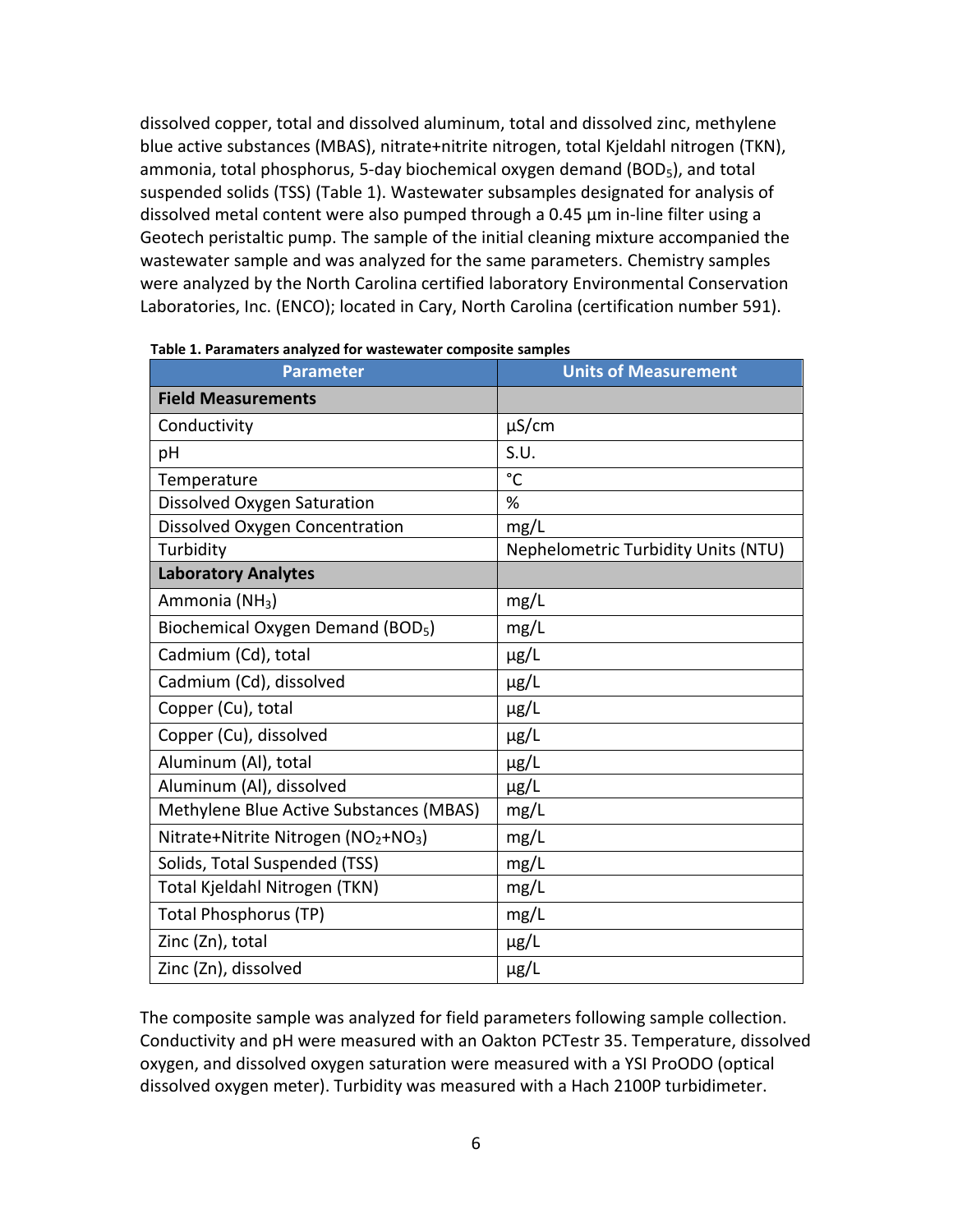### <span id="page-6-0"></span>*Quality Assurance and Quality Control Measures*

In order to minimize sample contamination and produce reliable data, several quality control measures were followed in the field. First, all tools and instruments were either new or thoroughly cleaned before each use. Only new tubing was used during the study and it was cut to length using ceramic scissors. For transport to the field, all items that would directly contact the wastewater (tubing, churn split sampler, etc.) were individually placed in clean plastic bags and were not exposed until they were to be used. Throughout the process of sampling, all sample collectors wore nitrile gloves. Chain of custody forms accompanied all samples and all were delivered to the laboratory within the required hold times. All field instruments used for wastewater analysis were calibrated on the sampling day before use and post calibration checked after the sampling event.

To reduce laboratory costs, combined equipment and field blanks were collected in the field immediately preceding sampling events at all three sites. Once a new containment tarp was secured under or around the HVAC unit, laboratory supplied deionized water was poured over a majority of the surface of the tarp. The deionized water was pumped using an ISCO automated sampler from the tarp through new plastic tubing and directly into a clean 15-liter churn split sampler. The deionized water was continuously churned in the sampler and collected from the churn split sampler nozzle. A sample was then collected in the same manner as the wastewater samples and sent to ENCO Laboratories for analysis as a blank.

Lastly, a laboratory-blind duplicate composite wastewater sample was collected at the second site and analyzed by ENCO to evaluate laboratory performance.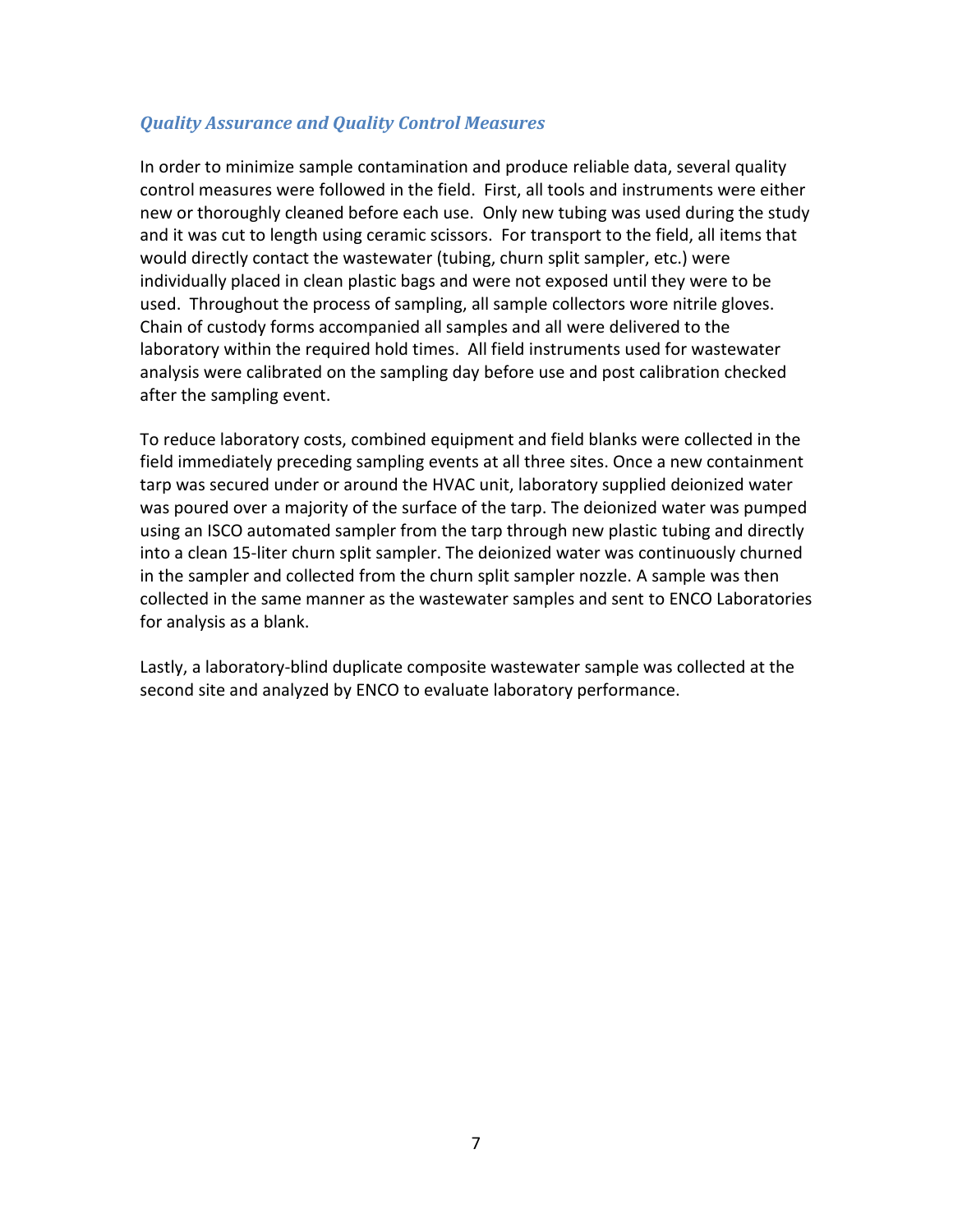

**Figure 1. City of Durham staff pouring deionized water over a containment tarp prior to collection of the combined equipment blank and field blank.** 

# <span id="page-7-0"></span>**STUDY RESULTS**

### <span id="page-7-1"></span>*Quality Control Sample Results – Field and Equipment Blanks*

City of Durham staff followed the quality assurance project plan to minimize equipment and field blank contamination at each site; however, five analytes at Site 3 measured greater than the laboratory practical quantitation limit (PQL). As shown in Table 2, Site 3 field blank results for total aluminum, total copper, total and dissolved zinc, and total suspended solids were all detected above the associated PQLs. The Site 3 field blank results for total and dissolved zinc were five times higher than the associated wastewater composite results, which indicate blank contamination for these analytes. Therefore, the Site 3 water only sample results for total and dissolved zinc were rejected and not used in data analysis for the study. Staff suspect that blank contamination may have occurred during preparation of the containment tarp at Site 3. The tarp was secured over a rectangular PVC pipe structure, which was then placed under the large HVAC unit on the rooftop of the building (Figures 2 and 3). As the containment tarp and berm structure were pushed under the unit, the windy conditions forced the tarp upward and came into contact with any dirt and particulates on the metal beams supporting the HVAC unit.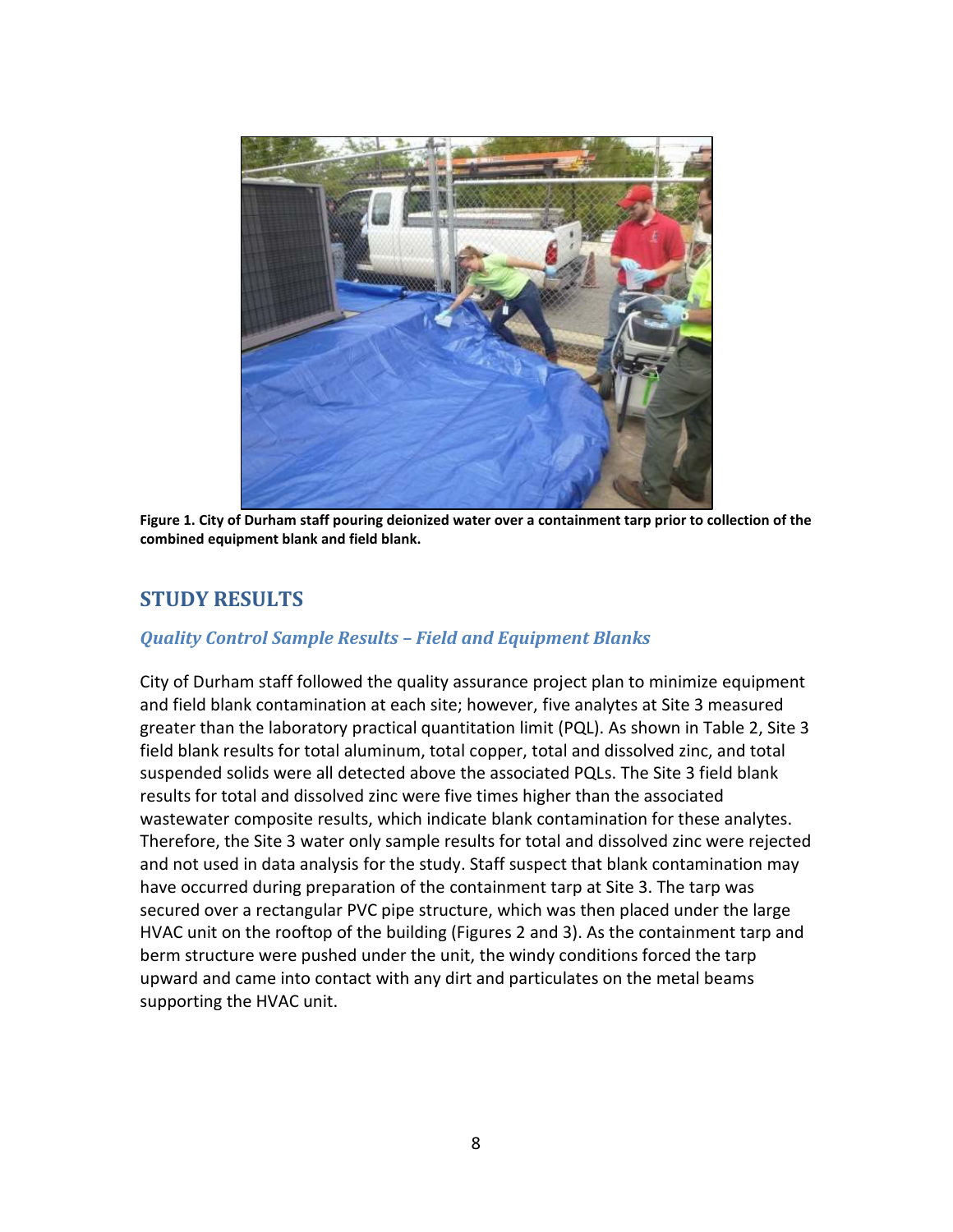

**Figure 2. Containment tarp and PVC pipe structure shown underneath HVAC unit prior to field blank collection at Site 3.** 



**Figure 3. Metal beams and pipes that came into contact with the containment tarp prior to field blank collection at Site 3.**

Site 1 field blank results for total copper, dissolved zinc, and total zinc were estimated or "J" qualified values, and all other field blank analytes were not detected in the samples. Similarly, Site 2 field blank results for total and dissolved zinc were estimated or "J" qualified values.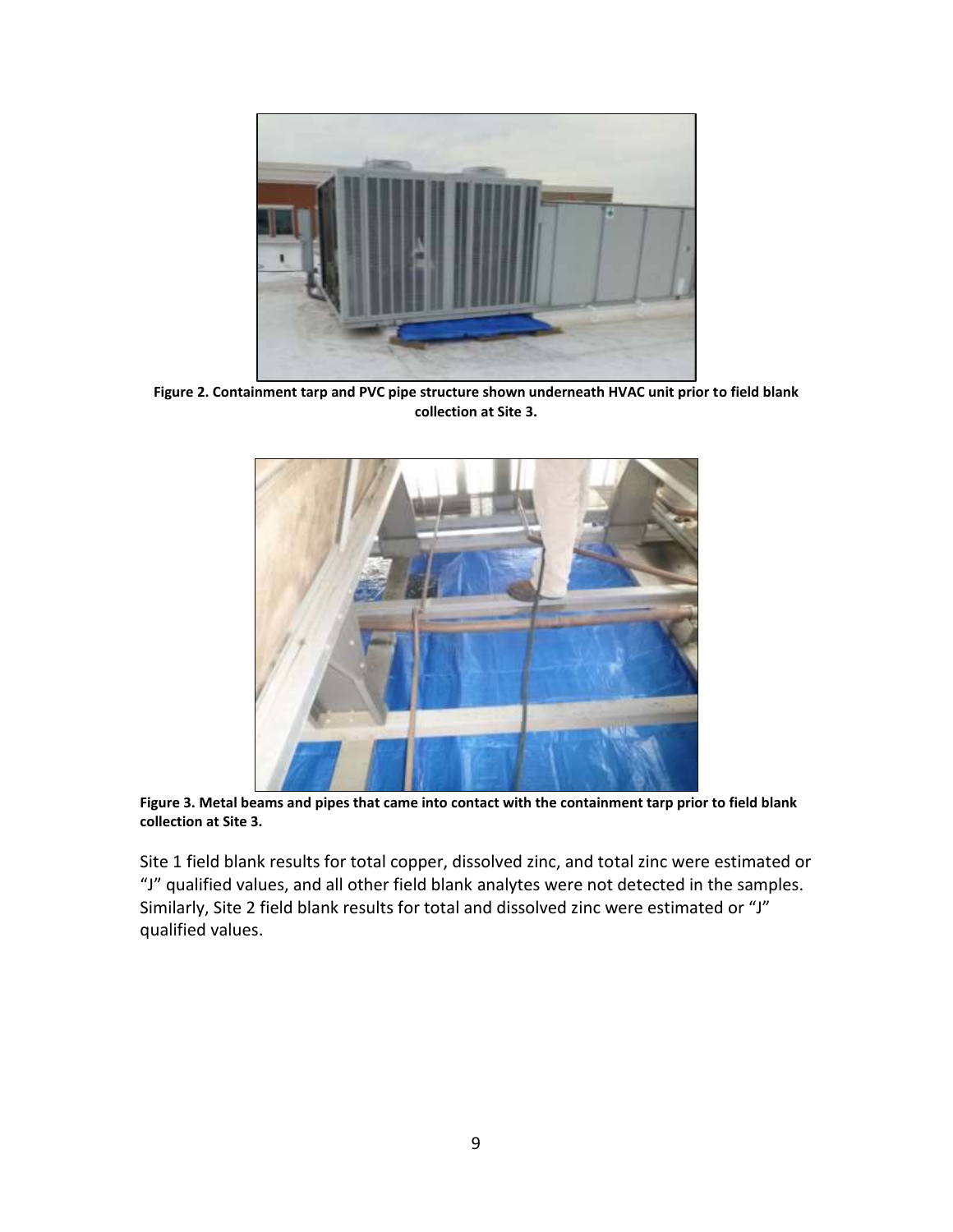|          |                                         |              |                |                |                | Field Blank Site 1 Field Blank Site 2 Field Blank Site 3 |                |                                             |       |   |
|----------|-----------------------------------------|--------------|----------------|----------------|----------------|----------------------------------------------------------|----------------|---------------------------------------------|-------|---|
|          | Analyte                                 | <b>Units</b> | <b>MDL</b>     | <b>PQL</b>     | Result         |                                                          |                | Qualifier Result Qualifier Result Qualifier |       |   |
|          | Aluminum, Dissolved                     | ug/L         | 42             | 100            | 42             | U                                                        | 42             | U                                           | 42    | U |
|          | Aluminum, Total                         | ug/L         | 42             | 100            | 42             | U                                                        | 42             | U                                           | 176   |   |
|          | Cadmium, Dissolved                      | ug/L         | 0.36           | 1              | 0.36           | U                                                        | 0.36           | U                                           | 0.36  | U |
| Metals   | Cadmium, Total                          | $ug/L$       | 0.36           | 1              | 0.36           | U                                                        | 0.36           | U                                           | 0.36  | U |
|          | Copper, Dissolved                       | ug/L         | 1.6            | 10             | 1.6            | U                                                        | 1.6            | U                                           | 3.89  | J |
|          | Copper, Total                           | ug/L         | 1.6            | 10             | 1.86           |                                                          | 1.6            | U                                           | 24.4  |   |
|          | Zinc, Dissolved                         | $ug/L$       | 3.8            | 10             | 4.6            |                                                          | $\overline{4}$ |                                             | 410   |   |
|          | Zinc, Total                             | ug/L         | 3.8            | 10             | 7.7            |                                                          | 4.4            |                                             | 2290  |   |
|          | Ammonia as N                            | mg/L         | 0.045          | 0.1            | 0.045          | U                                                        | 0.045          | U                                           | 0.045 | U |
| utrients | Nitrate+Nitrite as N                    | mg/L         | 0.041          | 0.1            | 0.041          | U                                                        | 0.041          | U                                           | 0.041 | U |
|          | Total Kjeldahl Nitrogen                 | mg/L         | 0.26           | 0.48           | 0.26           | U                                                        | 0.26           | U                                           | 0.26  | U |
| z        | <b>Total Phosphorus</b>                 | mg/L         | 0.025          | 0.1            | 0.025          | U                                                        | 0.025          | U                                           | 0.025 | U |
|          | Biochemical Oxygen Demand               | mg/L         | $\overline{2}$ | $\overline{2}$ | $\overline{2}$ | U                                                        | $\overline{2}$ | U                                           | 2     | U |
| Other    | Methylene Blue Active Substances   mg/L |              | 0.021          | 0.1            | 0.021          | U                                                        | 0.021          | U                                           | 0.021 | Т |
|          | <b>Total Suspended Solids</b>           | mg/L         | 2.5            | 2.5            | 3              | U                                                        | 2.5            | U                                           | 9.7   |   |

**Table 2. Field and equipment blank sample results with the associated Method Detection Limit (MDL) and Practical Quantitation Limit (PQL).** 

**Pink cells: Sample measurements that exceeded the PQLs.** 

**Yellow cells: Sample measurements between the MDL and PQL.** 

**J: Qualifier indicates the estimated reported value is between the laboratory method detection limit and the laboratory practical quantitation limit.** 

<span id="page-9-0"></span>**U: Qualifier indicates the analyte was not detected at a concentration greater than the method detection limit.**

#### *Quality Control Sample Results – Duplicates*

Duplicate samples were collected at Site 2, which was estimated as having the dirtiest HVAC unit and was cleaned with the higher pH product (Table 3). All duplicate concentrations were within 10% of the associated wastewater composite concentrations. The duplicate results indicate that the sampling teams properly mixed each wastewater composite in the churn split samplers and there was acceptable precision from the laboratory. With the exception of duplicate results presented in Table 3, wastewater composite duplicate results at Site 2 are shown in all tables and figures as average values.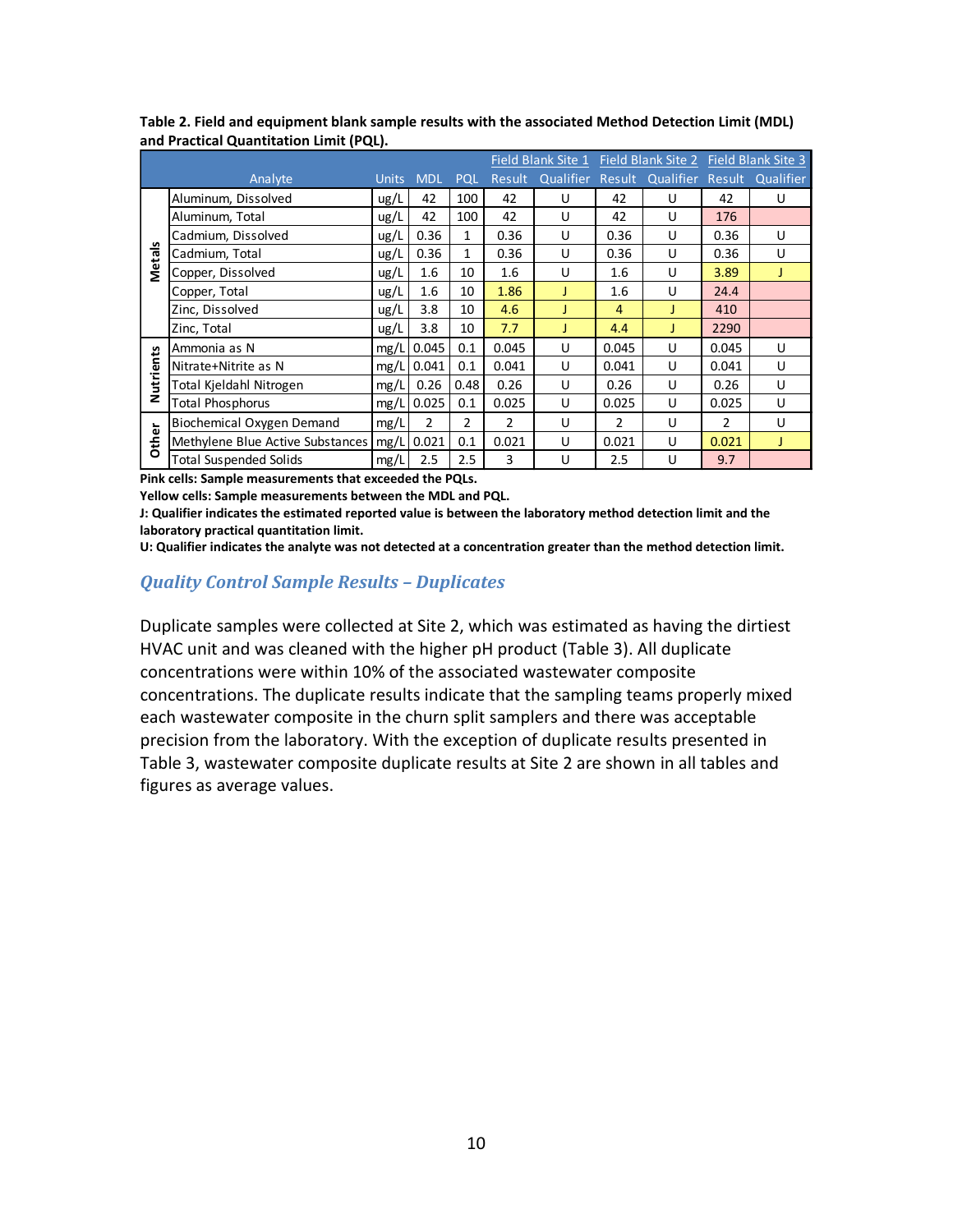|                    |          |                        |                                  |      |        |           | <b>Duplicate</b> |   |                        |
|--------------------|----------|------------------------|----------------------------------|------|--------|-----------|------------------|---|------------------------|
|                    |          | Sample ID Duplicate ID | Analyte                          | Unit | Result | Qualifier | Result           |   | Qualifier % Difference |
|                    | $ACS-2B$ | ACS-2C                 | Aluminum, Dissolved              | ug/L | 186000 |           | 183000           |   | 1.63                   |
|                    | $ACS-2B$ | ACS-2C                 | Aluminum, Total                  | ug/L | 189000 |           | 195000           |   | 3.13                   |
| S                  | $ACS-2B$ | ACS-2C                 | Cadmium, Dissolved               | ug/L | 1.31   |           | 1.26             |   | 3.89                   |
|                    | $ACS-2B$ | ACS-2C                 | Cadmium, Total                   | ug/L | 1.72   |           | 1.75             |   | 1.73                   |
| Metal <sub>s</sub> | $ACS-2B$ | ACS-2C                 | Copper, Dissolved                | ug/L | 1760   |           | 1740             |   | 1.14                   |
|                    | $ACS-2B$ | ACS-2C                 | Copper, Total                    | ug/L | 2420   |           | 2600             |   | 7.17                   |
|                    | $ACS-2B$ | ACS-2C                 | Zinc, Dissolved                  | ug/L | 18600  |           | 18400            |   | 1.08                   |
|                    | $ACS-2B$ | ACS-2C                 | Zinc, Total                      | ug/L | 23300  |           | 23500            |   | 0.85                   |
|                    | $ACS-2B$ | ACS-2C                 | Ammonia as N                     | mg/L | 2.8    | D         | 2.8              | D | 0.00                   |
|                    | $ACS-2B$ | ACS-2C                 | Nitrate+Nitrite as N             | mg/L | 25     | D         | 26               | D | 3.92                   |
| Nutrients          | $ACS-2B$ | ACS-2C                 | Total Kjeldahl Nitrogen          | mg/L | 32     | D         | 32               | D | 0.00                   |
|                    | $ACS-2B$ | ACS-2C                 | <b>Total Phosphorus</b>          | mg/L | 5.2    | D         | 5.2              | D | 0.00                   |
|                    | $ACS-2B$ | ACS-2C                 | Biochemical Oxygen Demand        | mg/L | 580    | D         | 590              | D | 1.71                   |
| <b>Other</b>       | $ACS-2B$ | ACS-2C                 | Methylene Blue Active Substances | mg/L | 2.2    |           | 2.1              | U | 4.65                   |
|                    | $ACS-2B$ | ACS-2C                 | <b>Total Suspended Solids</b>    | mg/L | 910    |           | 930              |   | 2.17                   |

**Table 3. Duplicate composite sample results at Site 2.**

**D: Qualifier indicates the sample was analyzed at dilution.** 

**J: Qualifier indicates the estimated reported value is between the laboratory method detection limit and the method reporting limit.** 

<span id="page-10-0"></span>**U: Qualifier indicates the analyte was not detected at a concentration greater than the detection limit.**

#### *Sampling Locations and Conditions*

Field teams collected samples at three separate buildings in Durham, North Carolina in coordination with Comfort Engineers, Inc. All three sites were commercial buildings and were regular customers of Comfort Engineers. The HVAC units at each site were generally comparable (commercial HVAC units), but did vary in size. Samples were collected at Site 1 (407 Morris Street) on May 14, 2015, at Site 2 (423 Morris Street) on May 21, 2015, and at Site 3 (404 Hunt Street) on July 23, 2015. Sampling was conducted during dry weather. Additional weather conditions for each sampling day are summarized by site in Table 4.

| <b>Site ID</b>                                  | 1                                       | $\overline{2}$                          | 3                         |
|-------------------------------------------------|-----------------------------------------|-----------------------------------------|---------------------------|
| <b>Location</b>                                 | 407 Morris St                           | 423 Morris St                           | 404 Hunt St               |
| <b>Sampling Date</b>                            | 5/14/2015                               | 5/21/2015                               | 7/23/2015                 |
| <b>Weather Conditions</b>                       | Overcast                                | Overcast                                | Overcast and<br>Windy     |
| <b>Previous Rain Event</b>                      | 5/11/2015                               | 5/11/2015                               | 7/21/2015                 |
| <b>Previous Rainfall</b><br>Amount $^1$         | 0.12 inches                             | 0.12 inches                             | 0.31 inches               |
| <b>AC Unit Location</b>                         | Ground level<br>adjacent to<br>building | Ground level<br>adjacent to<br>building | Rooftop of<br>building    |
| <b>Estimated Condition of</b><br><b>AC Unit</b> | Normal level of<br>dirtiness            | High level of<br>dirtiness              | Low level of<br>dirtiness |
| <b>Cleaning method</b>                          | Tap water mixed<br>with Cal-Green       | Tap water mixed<br>with Nu-Brite        | Tap water only            |

#### **Table 4. Summary of weather conditions, previous rainfall, and sampling site details.**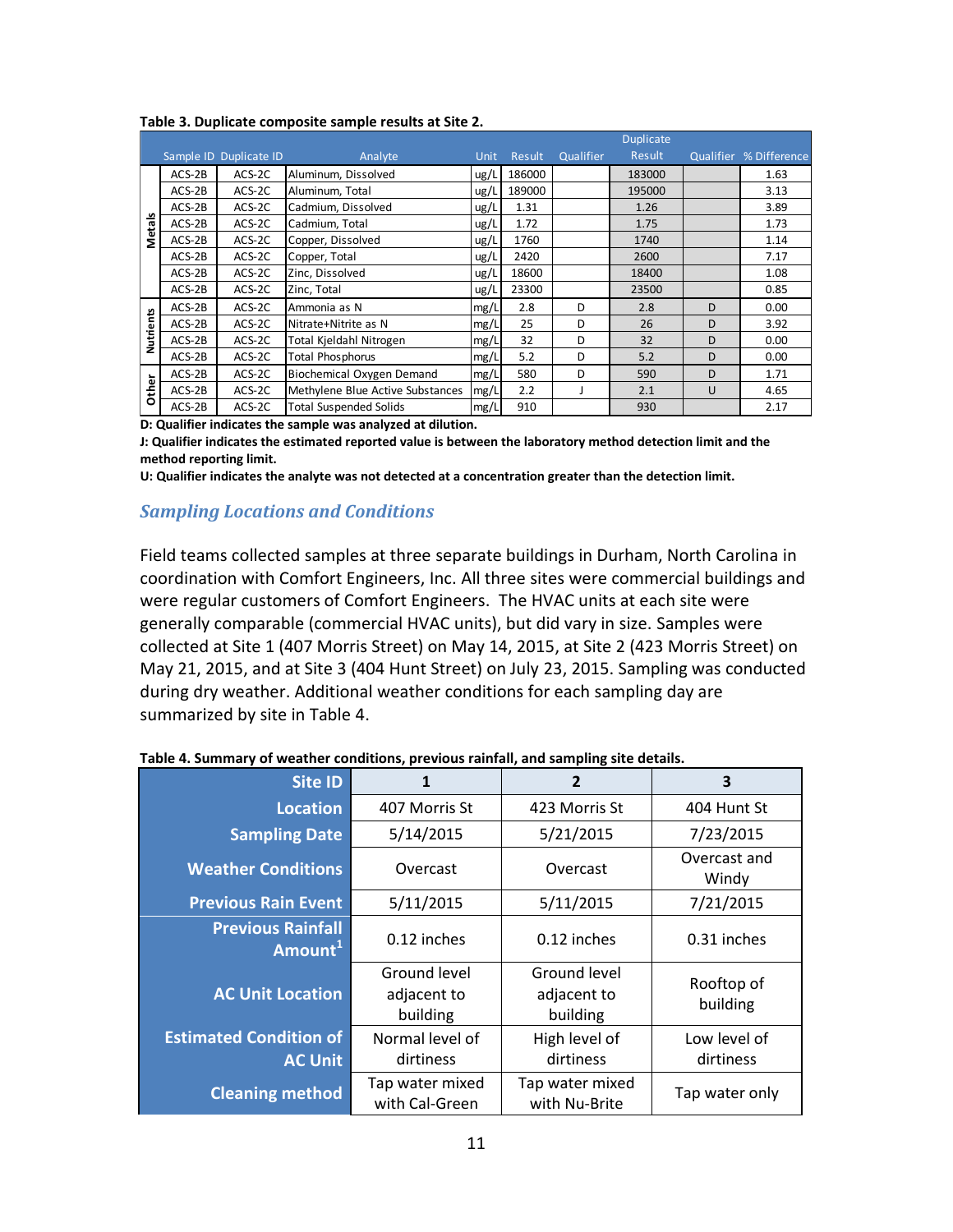| <b>pH of Concentrated</b> |  |  |
|---------------------------|--|--|
| <b>Cleaning Product</b>   |  |  |

<sup>1</sup> Rainfall data from the State Climate Office's ECONET weather station in Durham, NC.

At the first site, the HVAC unit was located at the side of the building on a raised concrete pad. It was manufactured by Carrier and measured approximately 9'L x 7.5'W x 4.8' H. Wastewater runoff from the HVAC unit area usually runs out of the lot and into the gutter pan along the street, where it eventually enters a stormwater inlet. The unit was moderately dirty, and therefore was cleaned with Cal-Green coil condenser cleaner (pH = 9 concentrated). Since the space directly under the unit was minimal, tarps were spread around the base and firmly taped to the ground. Berms were then installed around the edges of the tarp to ensure no wastewater escaped. The wastewater collected during the process of the study was disposed of into a private sewer vent via a submersible pump. Prior to the date of the study, the most recent significant rainfall occurred 3 days before and produced 0.12" of precipitation.



**Figure 4. Study setup at Site 1** 

The second site also had HVAC units stationed on the ground. The unit used for the study was manufactured by Trane and measured approximately  $7.8'$ L x  $3.7'$ W x 4.8 $'$ H. Wastewater in this area generally discharges to a concrete channel which runs along the side of the building. This channel eventually directs flow into a storm drain inlet. This unit was described as exceptionally dirty, and was chosen to be cleaned with Nu-Brite coil condenser cleaner (pH = 14 concentrated). The HVAC unit was on a metal frame that elevated it approximately  $6'' - 12''$  above the ground, so to collect wastewater for the study, a tarp was staged below the unit. The edges of the tarp were then suspended with elastic cords to create a basin to capture all wash water. The wastewater collected at Site 2 was pumped into portable tanks via a submersible pump and disposed of into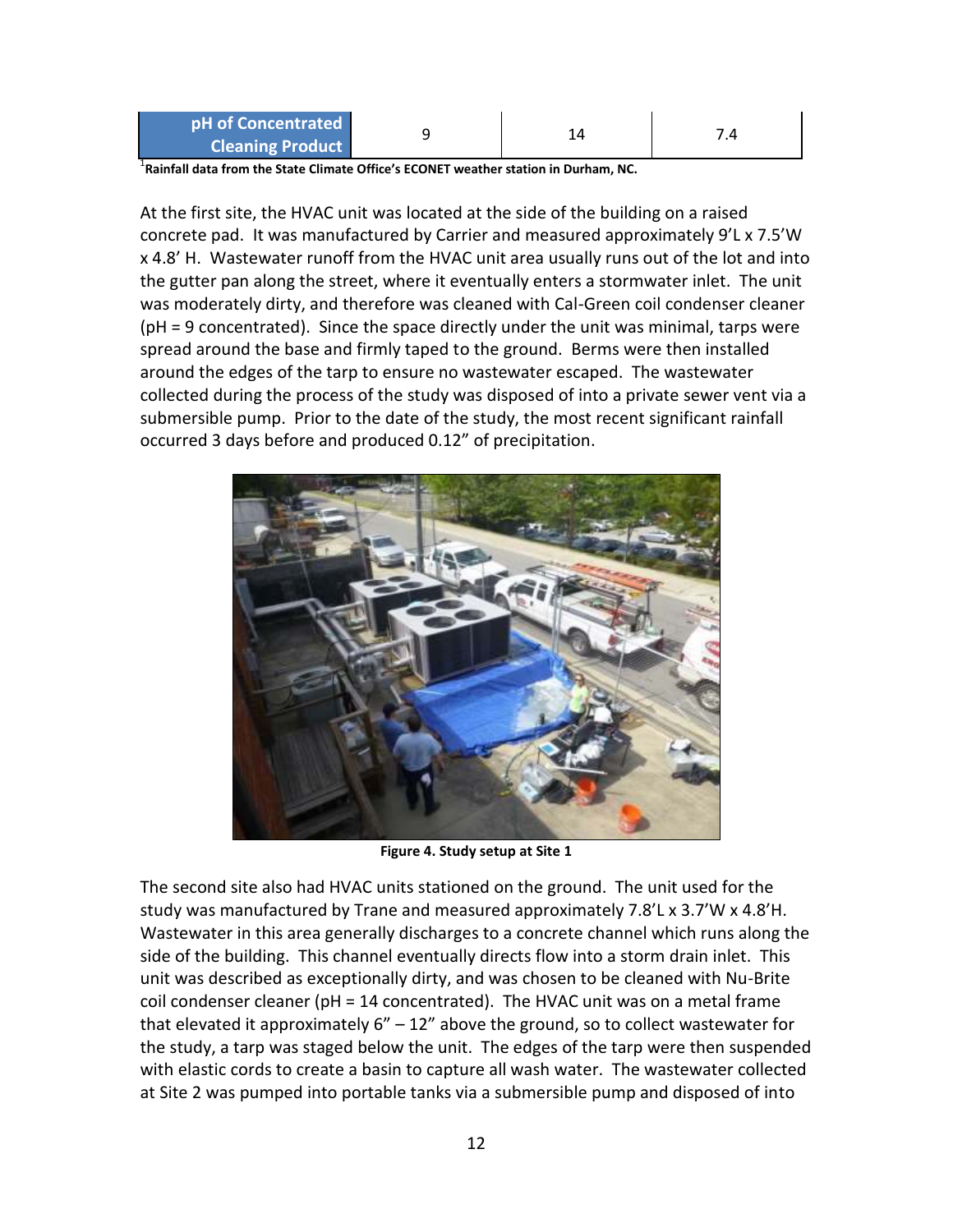the sanitary sewer off site. Prior to the event at this site, the most recent significant rainfall occurred 10 days before and produced 0.12" of precipitation.



**Figure 5. Study setup at Site 2** 

The HVAC unit at the third site was on the building's roof. It was manufactured by Trane and measured 29.9'L x 9.7'W x 7.4'H. All wastewater from cleaning operations on this unit usually flows down the roof drains, which direct it onto the pavement, and eventually into the storm drainage system. In observance of the manufacturer's recommendations, this unit was only cleaned with pressurized tap water (pH  $\approx$  7). The unit was raised a few inches off the roof, so a tarp with berms was placed underneath the unit to catch the cleaning operation's runoff. Similar to the first site, all collected wastewater was disposed of into a sanitary sewer vent via a submersible pump. At the third site, the most recent precipitation event produced 0.31" of rainfall and took place 2 days prior to collecting samples.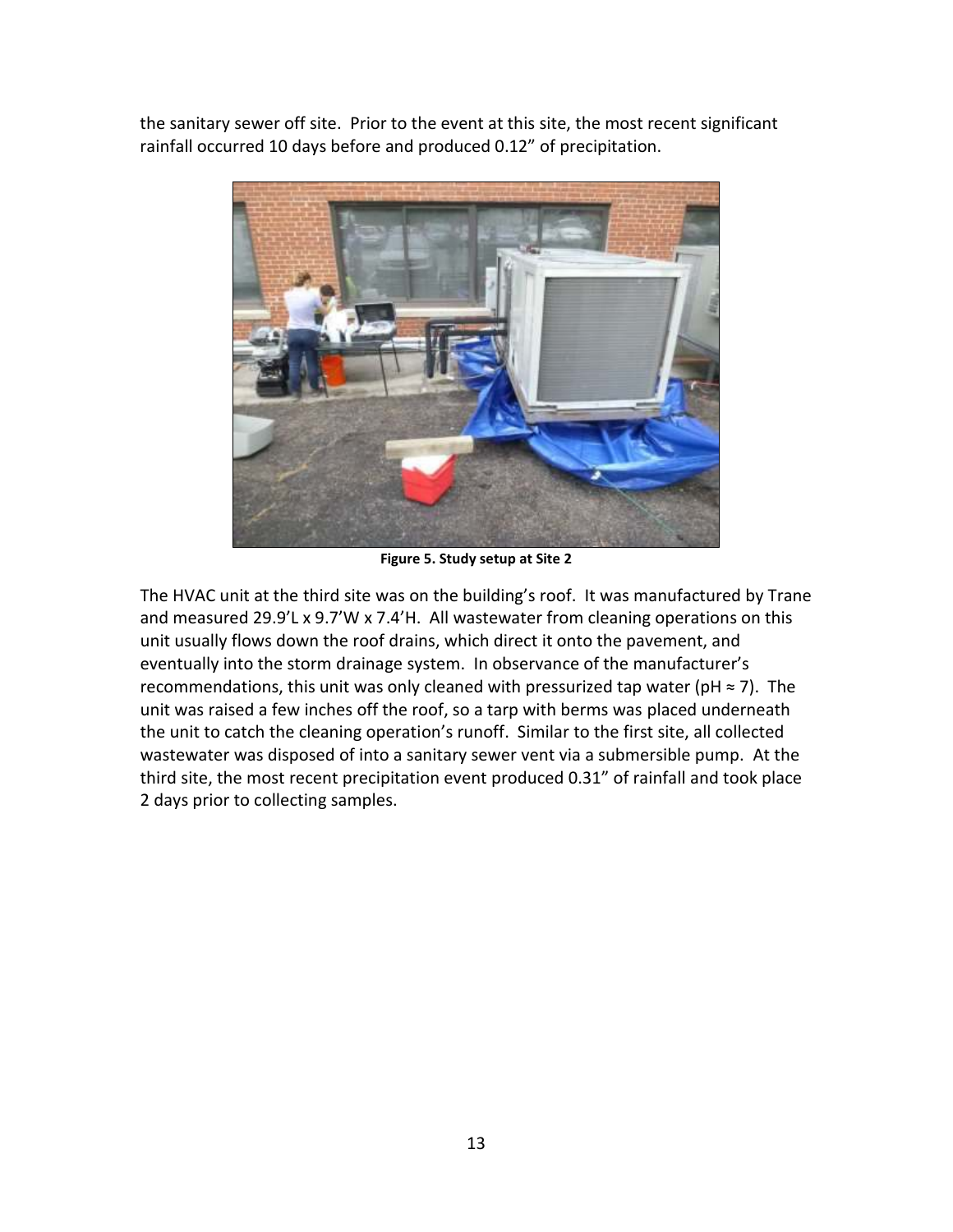

**Figure 6. Study setup at Site 3** 

#### <span id="page-13-0"></span>*Water and Cleaner Mixture*

Samples were collected for each cleaning product mixed with City tap water prior to the start of the cleaning operation. The same analytes were measured in the water and cleaner mixture samples and the wastewater composite samples to compare concentrations prior to and after washing the air conditioning units. The HVAC unit at Site 1 was cleaned with a product manufactured by Nu-Calgon called Cal-Green. The concentrated product has a pH of 9 and lists sodium citrate as the main active ingredient. The HVAC unit at Site 2 was cleaned with a product also manufactured by Nu-Calgon called Nu-Brite. The concentrated product has a pH of 14 and lists sodium hydroxide as the main active ingredient. Table 5 lists basic information from the material safety data sheet (MSDS) for each product.

The water and cleaner mixtures were applied to the HVAC units at Site 1 and Site 2 using a Nu-Calgon coil gun attached to a garden hose. The coil gun canister has a 2-quart capacity and five mix ratio (dilution ratio) settings. A dilution ratio of 4 to 1 (water: cleaning product) was used for Cal-Green application at Site 1. A dilution ratio of 6 to 1 was used for Nu-Brite application at Site 2. Only tap water was applied to the HVAC unit at Site 3 using pressure washing equipment.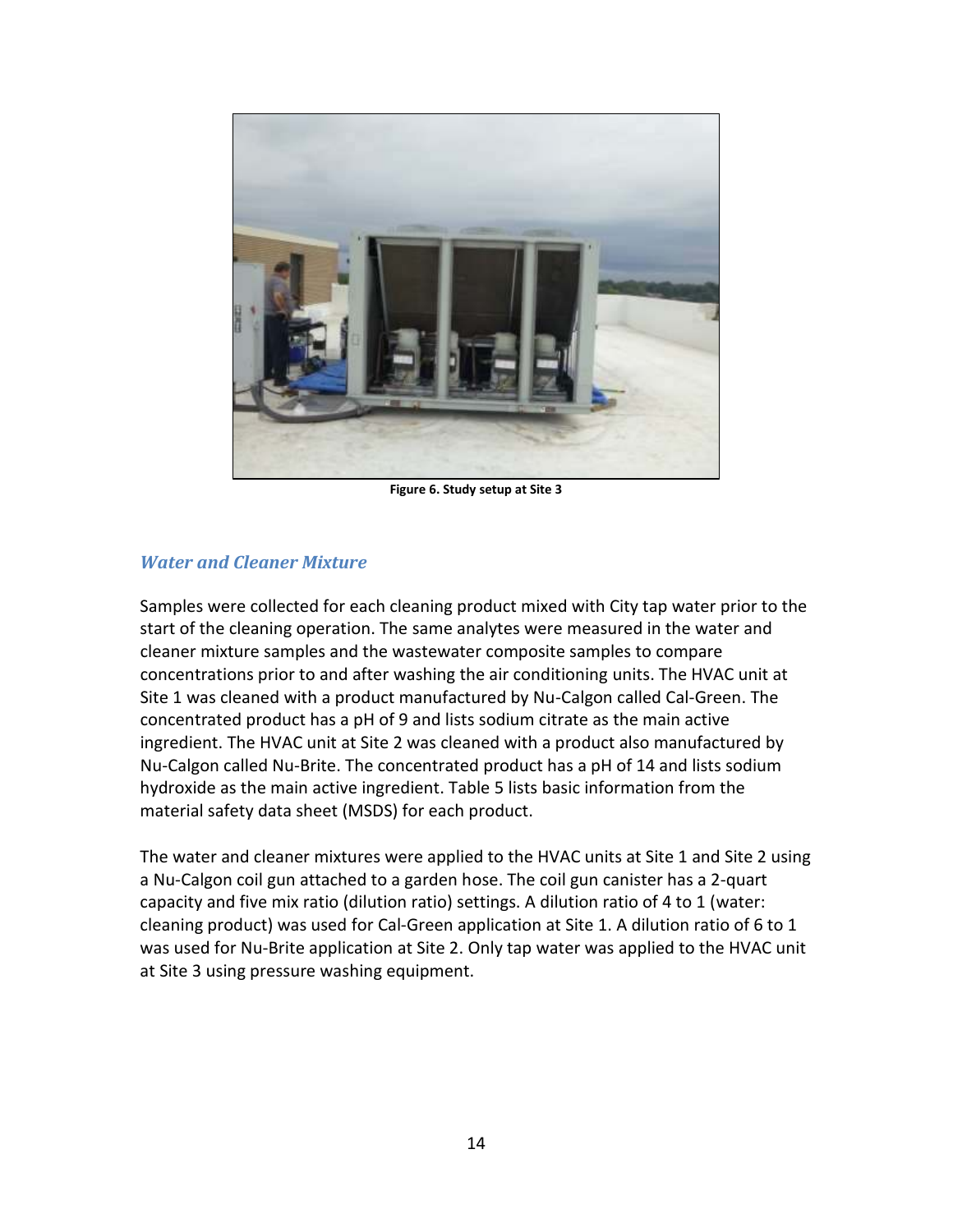| <b>Product</b> | pH | <b>Toxicity</b>                                       | <b>NFPA Designation</b>                                                       | <b>Active Ingredients</b>                                     |
|----------------|----|-------------------------------------------------------|-------------------------------------------------------------------------------|---------------------------------------------------------------|
| lCal-Green     | 9  | May cause eye, skin,<br>and respiratory<br>irritation | Health - $1$<br>Flammability - 0<br>Instability - 0<br>Special Hazards - None | 1-5% Sodium Citrate;<br>0.5-1.5% Alcohols, C9-11, ethoxylated |
| Nu-Brite       | 14 | Causes eye and skin<br>burns                          | Health - $3$<br>Flammability - 0<br>Instability - 1<br>Special Hazards - None | 15-40% Sodium Hydroxide;<br>1-5% Alkyl polyglycoside          |

**Table 5. Comparison of MSDS information for HVAC coil cleaning products used in this study.** 

Water and cleaner mixture sample results are summarized below in Table 6. Total and dissolved concentrations for aluminum and cadmium were not detected in the water and cleaner mixtures or the water only sample. The Cal-Green mixture (Site 1) had a dissolved copper concentration of 23  $\mu$ g/L and total copper concentration of 43.5  $\mu$ g/L. Due to matrix interference with analyses of total and dissolved copper for the Nu-Brite mixture (Site 2), the reporting limits were raised and the results were reported as estimated or "J" qualified. The Nu-Brite mixture concentrations for copper were 74.8 µg/L (dissolved) and 83.1 µg/L (total). The total and dissolved copper concentrations in the water only sample were slightly higher than the cleaning product mixture samples. Zinc concentrations ranged from 310  $\mu$ g/L (dissolved) and 252  $\mu$ g/L (total) in the Cal-Green mixture to 452 µg/L (dissolved) and 486 µg/L (total) in the Nu-Brite mixture. The zinc concentrations for the water only sample at Site 3 could not be compared because of suspected blank contamination for total and dissolved zinc.

Nutrient concentrations were relatively low in the cleaning product mixtures; however, the TKN concentration in the Cal-Green mixture sample measured 120 mg/L. When compared to the low ammonia nitrogen concentration, the TKN measurement indicates a higher amount of organic nitrogen in the Cal-Green mixture sample. In comparison, TKN was not detected in the Nu-Brite mixture sample or the water only sample.

The BOD concentrations were very high in both cleaning mixture samples. The Cal-Green mixture had the highest BOD concentration of 6500 mg/L and the Nu-Brite mixture had a BOD concentration of 2600 mg/L. These elevated results for BOD are approximately 10 to 26 times higher than average BOD concentrations of wastewater influent at the City of Durham's Water Reclamation Facilities (Refer to Table 9).

TSS concentrations also differed significantly between the two cleaning product mixtures. The Cal-Green mixture had a TSS concentration of 120 mg/L, whereas, the Nu-Brite mixture had a TSS concentration of 2.7 mg/L. The field turbidity result for the Cal-Green mixture was 2.31 NTUs and the field turbidity result for the Nu-Brite mixture measured 2.12 NTUs. A comparison of the TSS and turbidity results of all three sites calls into question the validity of the TSS concentration for the Cal-Green mixture sample. The results suggest that TSS values for the water and cleaner mixture and wastewater composite at Site 1 were reported incorrectly by the laboratory.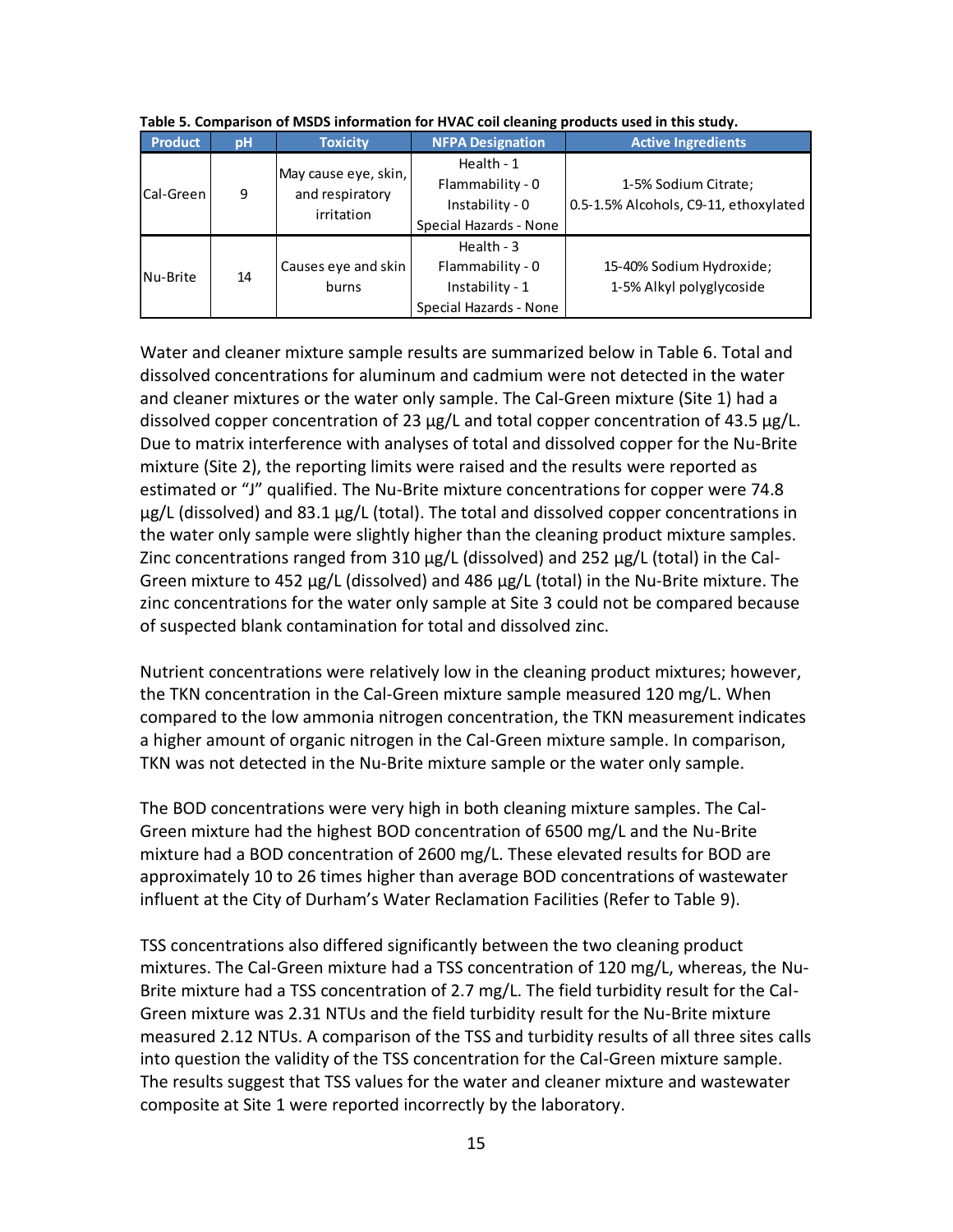|               |                               |              | Site 1 (Cal-Green) |                  | Site 2 (Nu-Brite) |                  | Site 3 (Tap Water) |                  |
|---------------|-------------------------------|--------------|--------------------|------------------|-------------------|------------------|--------------------|------------------|
|               | Analyte                       | <b>Units</b> | <b>Result</b>      | <b>Qualifier</b> | <b>Result</b>     | <b>Qualifier</b> | <b>Result</b>      | <b>Qualifier</b> |
|               | Aluminum, Dissolved           | $\mu$ g/L    | 42                 | U                | 420               | U,D              | 42                 | U                |
|               | Aluminum, Total               | $\mu$ g/L    | 42                 | U                | 420               | U,D              | 42                 | U                |
|               | Cadmium, Dissolved            | $\mu$ g/L    | 0.36               | U                | 3.6               | U,D              | 0.36               | U                |
|               | Cadmium, Total                | $\mu$ g/L    | 0.36               | U                | 3.6               | U,D              | 0.36               | U                |
| <b>Metals</b> | Copper, Dissolved             | $\mu$ g/L    | 23                 |                  | 74.8              | J,D              | 104                |                  |
|               | Copper, Total                 | $\mu$ g/L    | 43.5               |                  | 83.1              | J,D              | 135                | J7               |
|               | Zinc, Dissolved               | $\mu$ g/L    | 310                |                  | 452               | D                |                    | Rejected         |
|               | Zinc, Total                   | $\mu$ g/L    | 252                |                  | 486               | D                |                    | Rejected         |
|               | Ammonia Nitrogen              | mg/L         | 0.28               |                  | 1.1               | D                | 0.045              | U                |
| Nutrients     | Nitrate/Nitrite (as N)        | mg/L         | 0.32               |                  | 0.39              |                  | 0.47               |                  |
|               | Total Kieldahl Nitrogen       | mg/L         | 120                | D                | 26                | U,D              | 2.6                | U,D              |
|               | Total Nitrogen                | mg/L         | 120.32             |                  |                   |                  |                    |                  |
|               | <b>Total Phosphorus</b>       | mg/L         | 2.5                | U,D              | 2.5               | U,D              | 0.37               | J,D              |
|               | Biochemical Oxygen Demand     | mg/L         | 6500               | D                | 2600              | D                | $\overline{2}$     | U                |
| Other         | <b>MBAS</b>                   | mg/L         | 0.21               | U                | 2.2               |                  | 0.1                | U                |
|               | <b>Total Suspended Solids</b> | mg/L         | 120                |                  | 2.7               |                  | 2.5                | U                |

**Table 6. Water and cleaner mixture sample results for all sites.**

**D: Qualifier indicates the sample was analyzed at dilution.** 

**J: Qualifier indicates the estimated reported value is between the laboratory MDL and the PQL.** 

**J7: Qualifier indicates the estimated reported value is between the laboratory MDL and PQL, although the value may not be accurate because blank contamination is evident.** 

**U: Qualifier indicates the analyte was not detected at a concentration greater than the detection limit. Gray Cells: Total Nitrogen was not able to be calculated at Sites 2 and 3 because of U qualifier on the corresponding TKN results.**

#### <span id="page-15-0"></span>*Wastewater Composites*

HVAC coil cleaning wastewater samples were collected from one composite at each site (1 HVAC unit washed per composite). The duration of the cleaning process ranged from 27 minutes to 43 minutes and the amount of water used ranged from 67 gallons (253.6 liters) to 118.2 gallons (447.4 liters). Sampling event details are summarized below in Table 7.

| Site ID                                    |               |               | 3              |
|--------------------------------------------|---------------|---------------|----------------|
| <b>Location</b>                            | 407 Morris St | 423 Morris St | 404 Hunt St    |
| <b>Sampling Date</b>                       | 5/14/2015     | 5/21/2015     | 7/23/2015      |
| <b>Cleaning Product</b>                    | Cal-green     | Nu-Brite      | Tap water only |
| <b>Volume of Product Used</b>              | 0.75 gallons  | 1.0 gallon    | n/a            |
| <b>Dilution Factor</b><br>(Water: Product) | 4:1           | 6:1           | n/a            |

#### **Table 7. Summary of site information and sample volumes collected at each site.**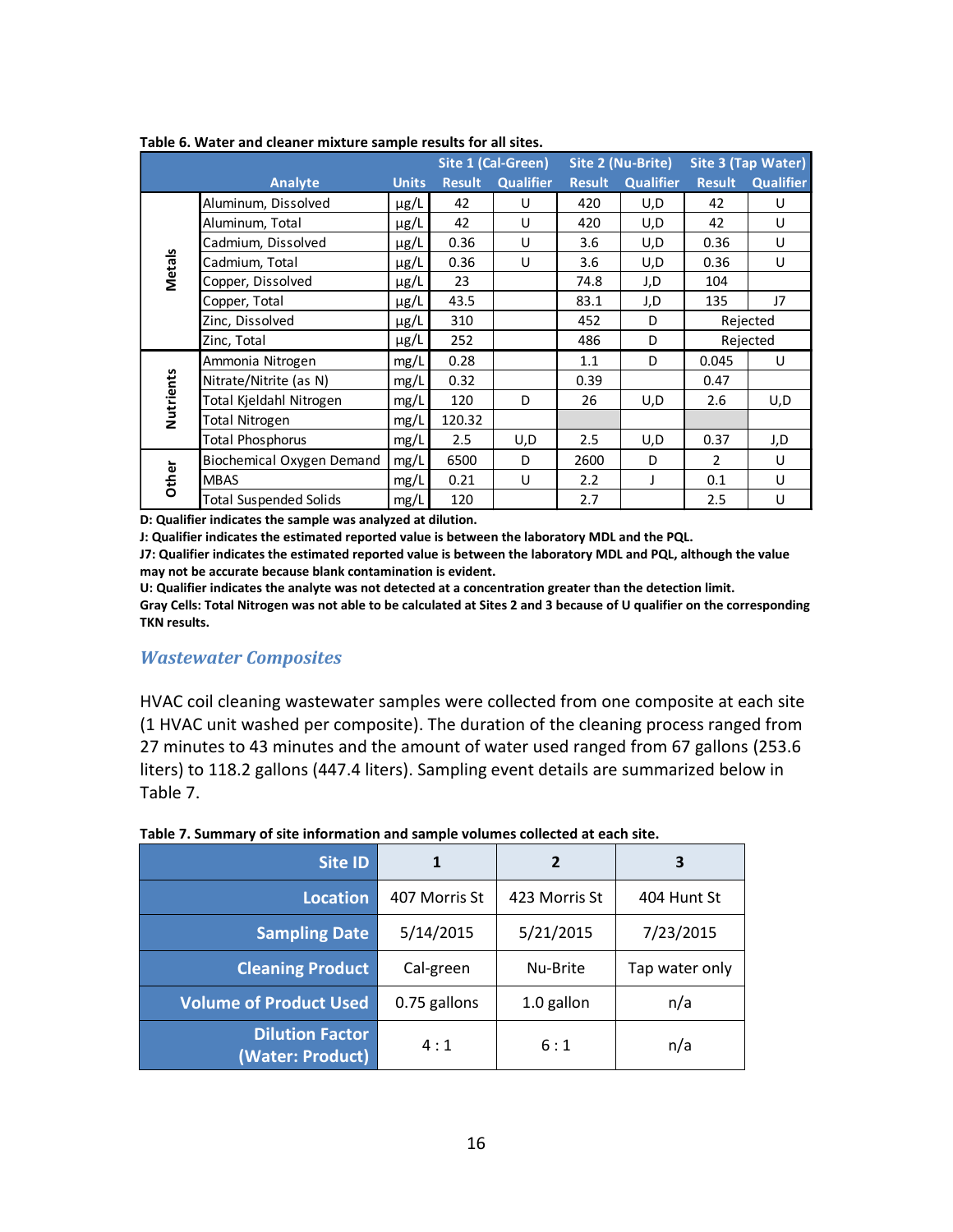| <b>Estimated Duration of</b><br><b>Sampling Event</b> | 60 minutes    | 30 minutes    | 30 minutes |  |
|-------------------------------------------------------|---------------|---------------|------------|--|
| <b>Duration of Sampling Event</b>                     | 43 minutes    | 33 minutes    | 27 minutes |  |
| <b>Volume of Wastewater</b>                           | 118.2 gallons | 100.5 gallons | 67 gallons |  |
| <b>Volume of Wastewater</b><br>(converted to liters)  | 447           | 380           | 254        |  |
| <b>Volume of Grab Samples</b>                         | 750 mL        | 900 mL        | 900 mL     |  |
| <b>Interval Between Samples</b>                       | 5 minutes     | 3 minutes     | 3 minutes  |  |
| <b>Total Number of Samples</b>                        | 9             | 10            | 10         |  |
| <b>Total Composite Volume</b>                         | 6,750 mL      | 9,000 mL      | 9,000 mL   |  |

Elevated levels of aluminum, cadmium, copper and zinc were observed in all wastewater composite samples (Figure 7 and Figure 8). Dissolved aluminum results ranged from 5,000 µg/L at Site 1 (Cal-Green) to 184,500 µg/L at Site 2 (Nu-Brite). Total aluminum ranged from 9,070 µg/L at Site 1 to 192,000 µg/L at Site 2. Dissolved cadmium ranged from 1.29  $\mu$ g/L at Site 2 to 4.6  $\mu$ g/L at Site 1, and total cadmium ranged from 1.65  $\mu$ g/L at Site 3 (Tap Water) to 7.61 µg/L at Site 1. Dissolved copper concentrations ranged from 156 µg/L at Site 3 to 1,750 µg/L at Site 2. Similarly, total copper concentrations ranged from 301 µg/L at Site 3 to 2,510 µg/L at Site 2. Dissolved zinc concentrations ranged from 2,430 µg/L at Site 1 to 185,000 µg/L at Site 2. Total zinc ranged from 2,780 µg/L at Site 1 to 23,400 µg/L at Site 2.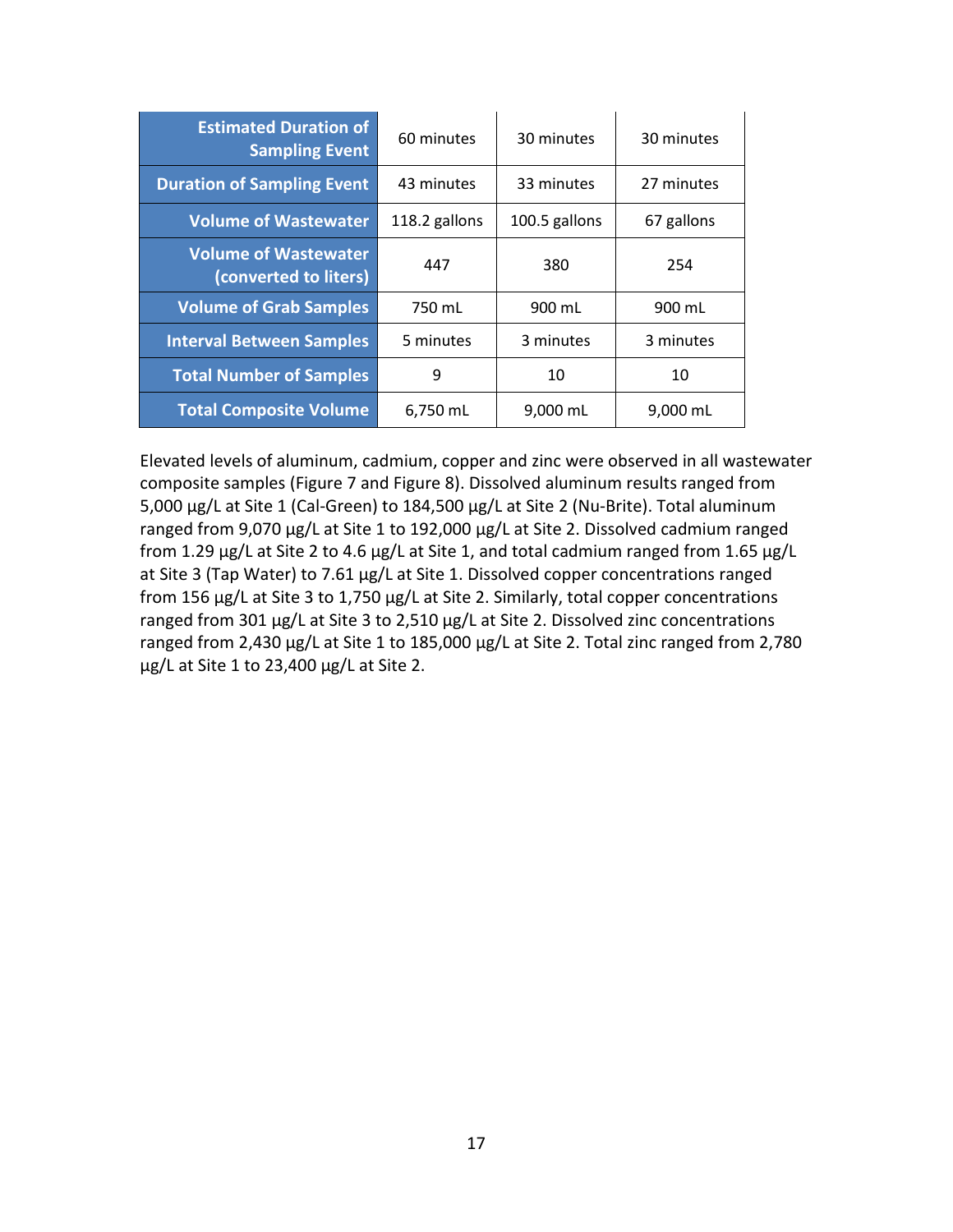

**Figure 7. Dissolved metals concentrations for wastewater composite samples at all 3 sites.** 



**Figure 8. Total metals concentrations for wastewater composite samples at all 3 sites.** 

Both copper and aluminum are common metals used to make condenser coils and fins in HVAC units. The dissolved and total metals data from this study suggest that high concentrations of aluminum, copper, and zinc were removed from the HVAC units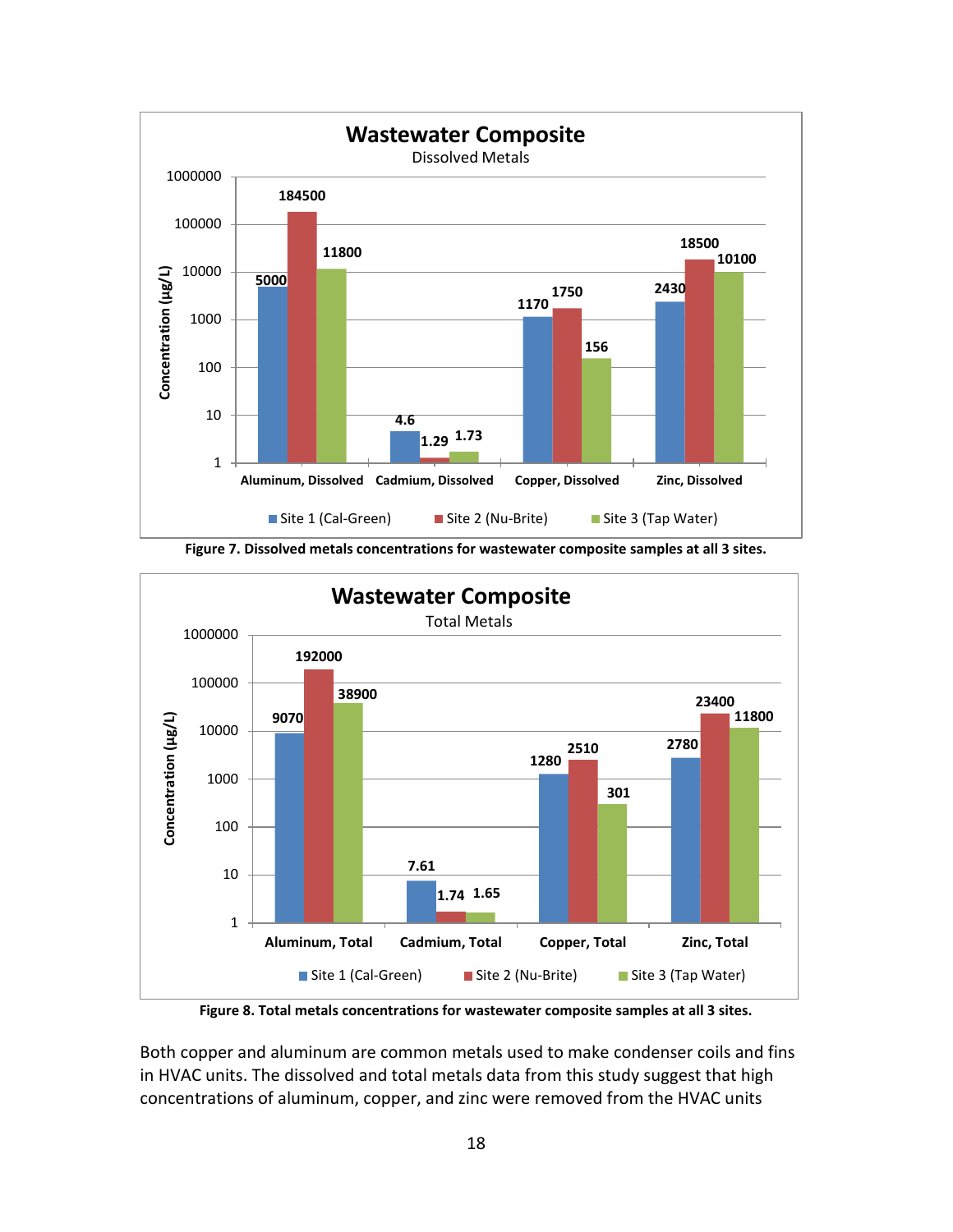during the washing process. The metals data also show that a high percentage of the metals concentrations were present in the dissolved form. The highest metals concentrations were found in the wastewater from the HVAC unit at Site 2 which was cleaned with Nu-Brite, an alkaline and corrosive product. Although Site 3 was thought to have the cleanest unit and was washed only using pressurized tap water, the aluminum and zinc concentrations were higher than the concentrations in the wastewater composite for Site 1 (Cal-Green).

Nitrogen and phosphorus concentrations for the wastewater composites are summarized below in Figure 9. Total nitrogen concentrations were calculated by adding TKN concentrations to nitrate+nitrite concentrations. The total nitrogen concentrations ranged from 24 mg/L at Site 1 to 123 mg/L at Site 3. Site 3 had a considerably higher concentration of nitrate+nitrite than the other two sites; however, Site 2 had the highest concentrations of ammonia-nitrogen and TKN. Total phosphorus concentrations ranged from 0.9 mg/L at Site 1 to 5.2 mg/L at Site 2.



**Figure 9. Nutrient concentrations for wastewater composite samples at all 3 sites.** 

BOD and TSS concentrations for wastewater composites are summarized below in Figure 10. The wastewater samples contained very high concentrations of BOD and TSS. BOD concentrations ranged from 130 mg/L at Site 3 to 580 mg/L at Site 2, and the mean concentration was 390 mg/L. TSS concentrations were below the method detection limit for the wastewater composite at Site 1; however, the turbidity measurement at Site 1 was 94.5 NTUs. There was more correlation between the TSS and turbidity results at Site 2 and Site 3. TSS concentrations ranged from 440 mg/L at Site 3 to 910 mg/L at Site 2.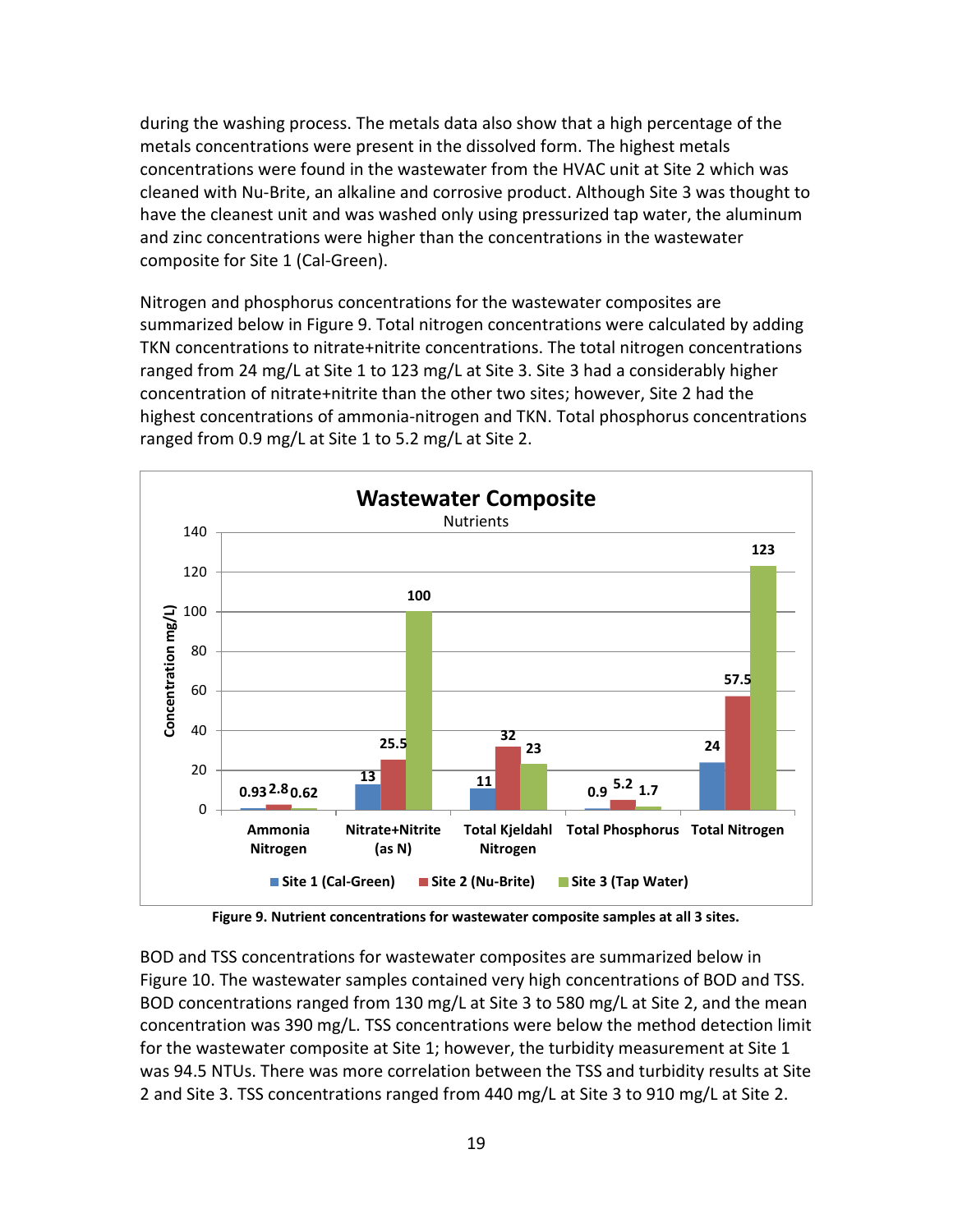

The turbidity measured 632 NTUs at Site 3 and greater than 1000 NTUs at Site 2. The Hach 2100P turbidimeter used for this study has a maximum range of 1000 NTUs.

MBAS concentrations were below detection limits in wastewater composites for Site 1 and Site 3. MBAS measured 2.2 mg/L at Site 2, however, the result was estimated or "J" qualified. The laboratory raised the reporting limit to account for matrix interference in the samples analyzed for MBAS in all wastewater composite samples. Refer to Appendix A for more information about the laboratory qualifier notes.

Field measurements for pH and conductivity were collected at consistent intervals throughout the cleaning process at each site. Due to variations in the estimated durations for the cleaning process, grab samples and in-situ measurements were collected every 5 minutes at Site 1 and every 3 minutes at Site 2 and Site 3. Results for pH and conductivity are shown below in Figures 11 and 12.

The Cal-Green cleaning mixture started with a pH of 9 prior to application at Site 1. During the cleaning process and further dilution of the Cal-Green cleaning mixture, the pH ranged from 6.9 to 7.2, and the wastewater composite measured 7.4. The Nu-Brite cleaning mixture started with a pH of 11.9. Despite further dilution of the Nu-Brite cleaning mixture during the cleaning process, the pH ranged from 12.2 to 12.7, and the wastewater composite measured 12.4. Although the tap water at Site 1 started with a pH of 7.4, the pH value dropped during the cleaning process and remained between 6.1 and 6.2. The wastewater composite at Site 3 measured a pH of 6.2.

**Figure 10. BOD and TSS concentrations for wastewater composite samples at all 3 sites. TSS in the sample from Site 1 was not detected at a concentration greater than the detection limit.**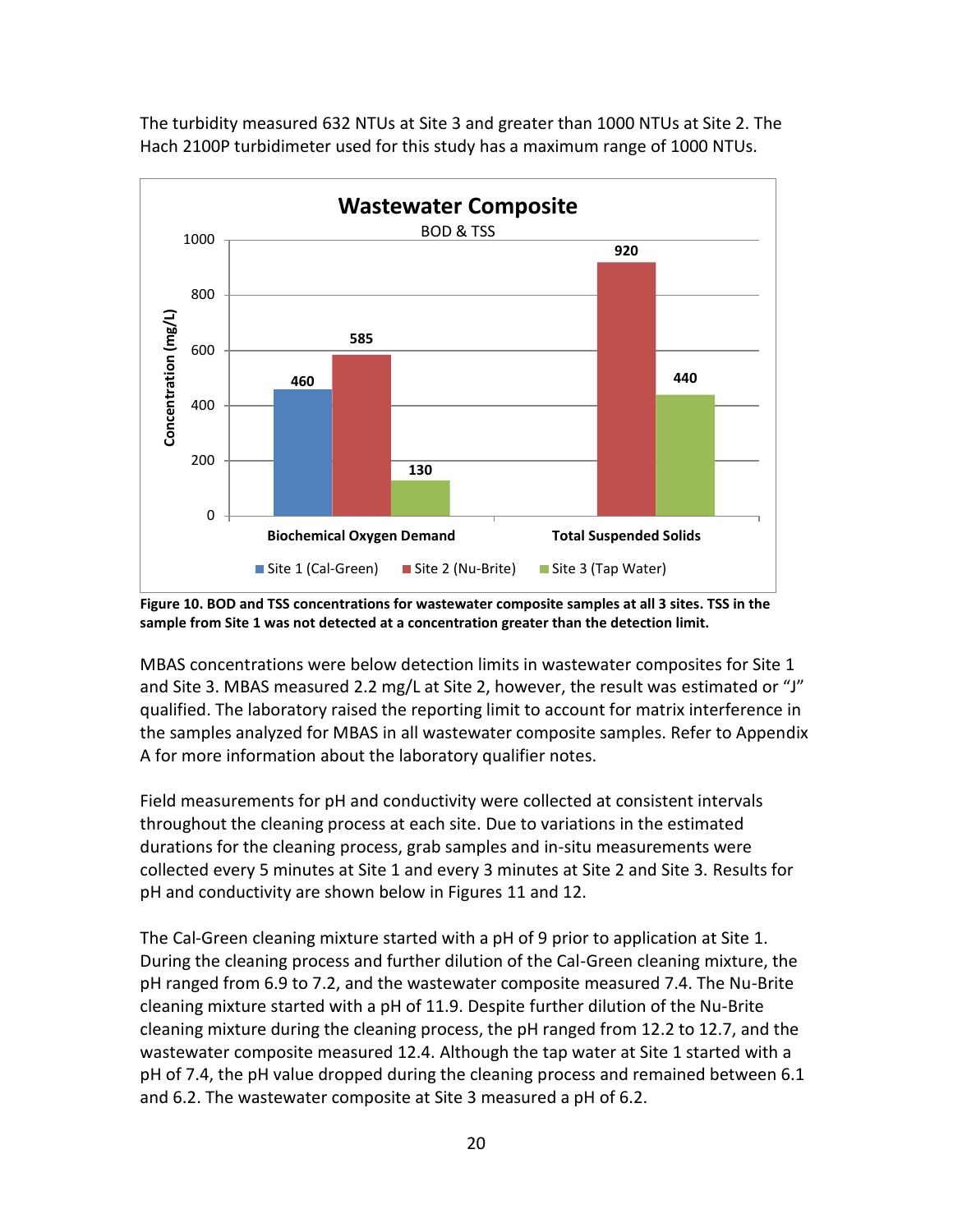

**Figure 11. Series of pH measurements for cleaning mixtures prior to washing activities, wastewater grab samples during washing activities, and wastewater composite samples after washing activities.** 

Conductivity measured  $4,760 \mu S$  in the Cal-Green cleaning mixture prior to application to the HVAC unit at Site 1. There was a noticeable decrease in conductivity after the cleaning mixture and water were applied to the HVAC unit at Site 1. The conductivity at Site 1 ranged from 508  $\mu$ S to 729  $\mu$ S during the cleaning process, and the wastewater composite measured 620 µS. The Nu-Brite cleaning mixture measured the highest conductivity at greater than 20,000  $\mu$ S. The Oakton PCTestr 35 meter was used to measure conductivity in the field, which has a maximum range of 20,000 µS. After application of the Nu-Brite cleaning mixture, the conductivity decreased to 15,050 µS and measured as low as 4,060 µS during the cleaning process. The conductivity of the wastewater composite at Site 2 measured 16,270 µS. The initial conductivity of the tap water used at Site 3 measured 205 µS. At the beginning of the cleaning process at Site 1, the conductivity increased to 1,526 µS and then gradually decreased to 1,144 µS. The conductivity of the wastewater composite at Site 3 measured 1,292 µS. The elevated conductivity values at all three sites indicate a high amount of dissolved solids in the HVAC coil cleaning wastewater.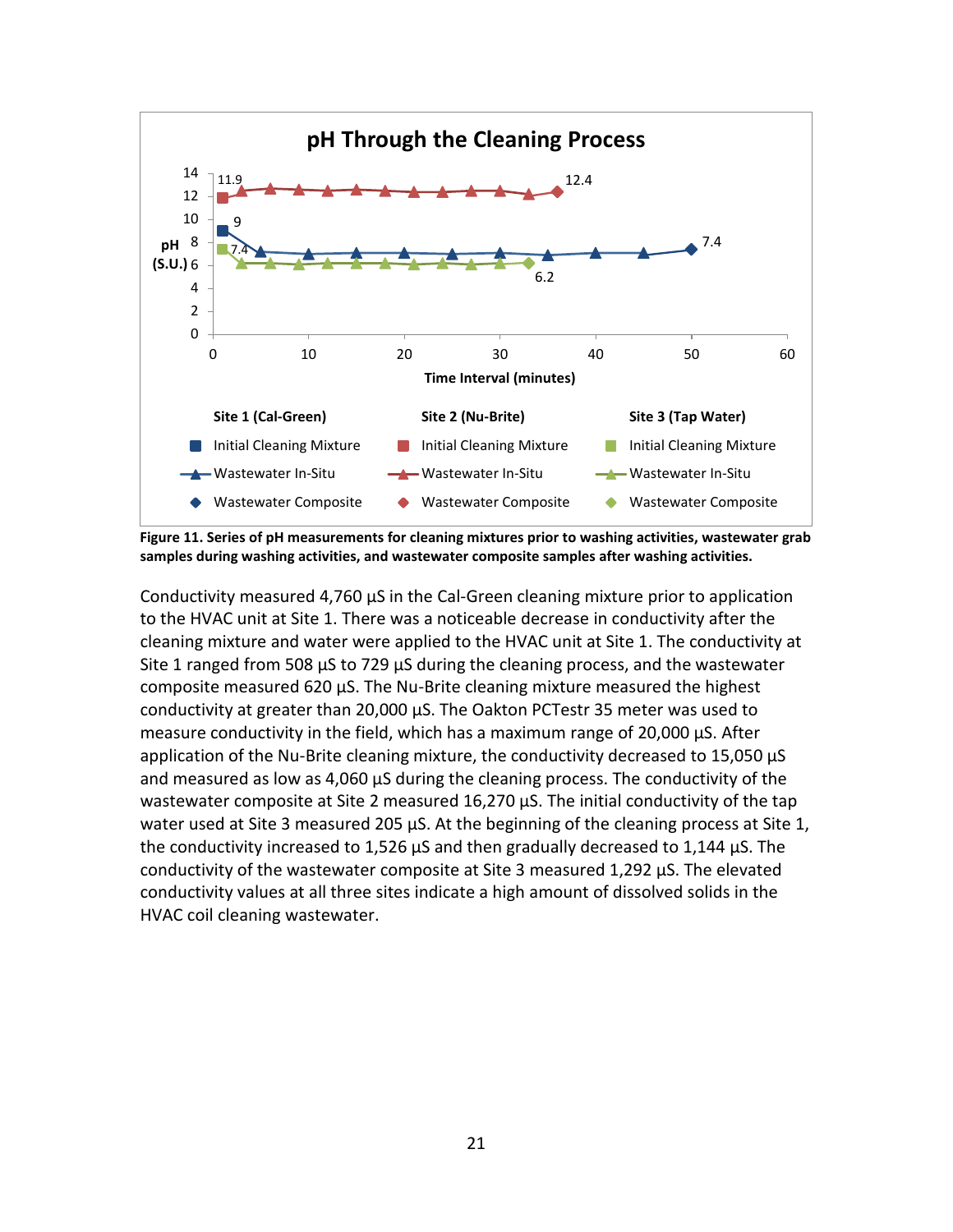

**Figure 12. Series of conductivity measurements for cleaning mixtures prior to washing activities, wastewater grab samples during washing activities, and wastewater composite samples after washing activities.** 

### <span id="page-21-0"></span>*Effluent Comparison*

To better understand the condition of the wastewater from the HVAC coil cleaning operations, mean concentrations of analytes from this study were compared with those of known domestic wastewater. Table 8 presents data for three categories of untreated domestic wastewater reported by *Metcalf and Eddy* (2003). Low strength is an estimate for a wastewater flow rate of 750 liters per capita per day (L/cap-day). Medium strength is an estimate for a wastewater flow rate of 460 L/cap-day. High strength is an estimate for a wastewater flow rate of 240 L/cap-day. In comparison, the average volume of wastewater generated for this study was 360 liters. Although no average metals concentrations were reported by *Metcalf and Eddy* (2003), several of the analyte concentrations in this study are comparable to those of wastewater of varying strength. Analytes of particular note are BOD, TSS, TKN, nitrate+nitrite and total nitrogen. Mean results for BOD, TSS, and nitrate+nitrite exceeded the high strength wastewater category, meaning the wastewater from the HVAC coil cleaning operation has much higher concentrations of these analytes than would be expected in most untreated municipal wastewater. Similarly, HVAC coil cleaning wastewater had a mean concentration for total nitrogen that was 2 mg/L less than the high strength wastewater category. The mean TKN concentration for the HVAC coil cleaning wastewater was 2 mg/L greater than the low strength untreated domestic wastewater.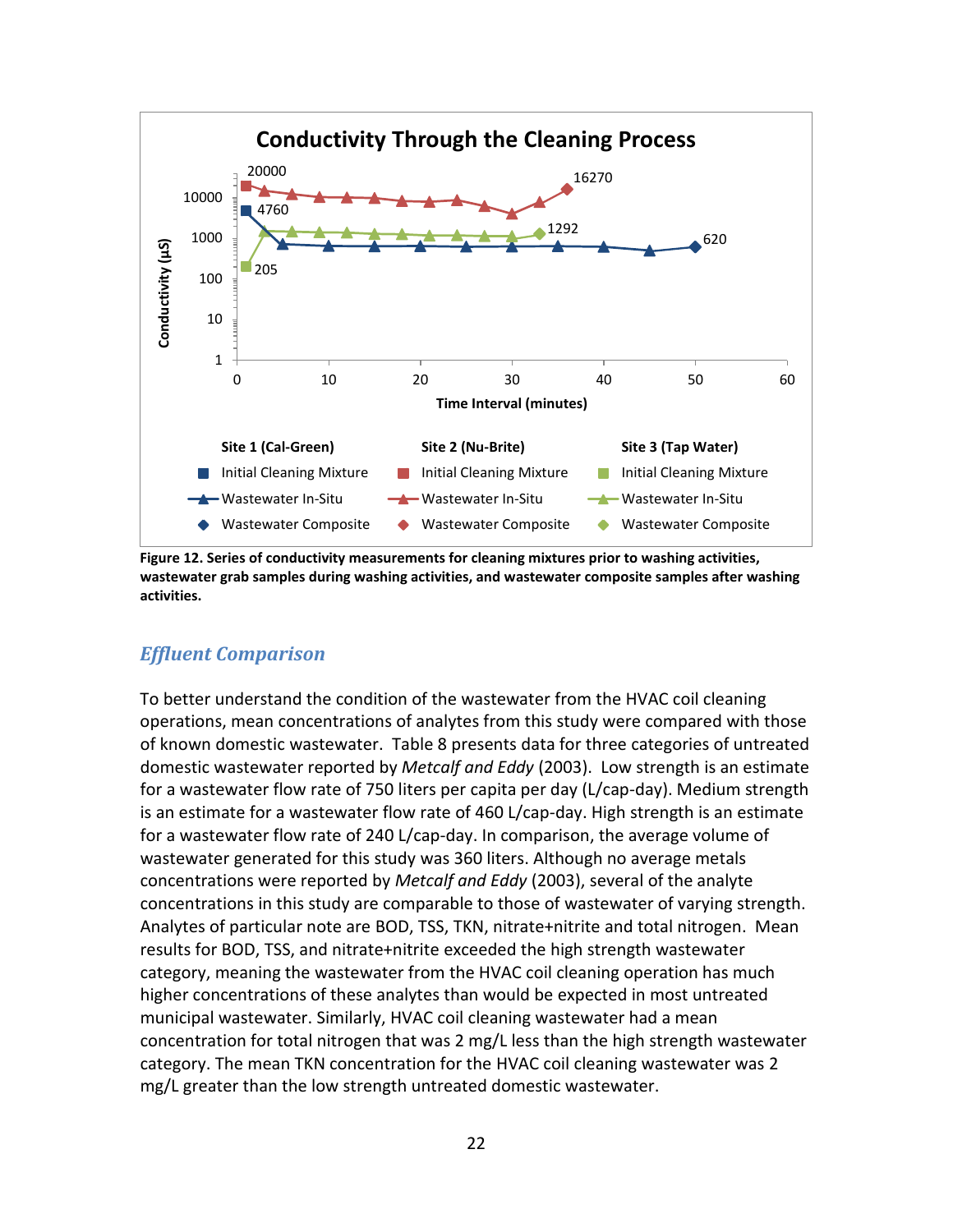The data from this study were also compared to influent data for untreated domestic wastewater at both of Durham's Water Reclamation Facilities (WRFs), also shown in Table 8. These data further support the conclusion that the wastewater from HVAC coil cleaning is comparable to untreated municipal wastewater. A comparison of the data for total metals in the wastewater composite samples to the corresponding data from the water reclamation facilities show that the concentrations of cadmium, copper, and zinc in HVAC coil cleaning wastewater are much higher than what is typically seen in municipal wastewater. Copper is 38 times higher and zinc is 27 times higher than the mean concentrations reported at the Durham WRFs. The HVAC coil cleaning wastewater also had higher BOD and TSS concentrations than untreated wastewater at Durham's WRFs. Comparisons of the data in Table 8 show that in terms of the analytes in this study, the wastewater from HVAC coil cleaning is comparable to, and in some cases, even more pollutant-rich than untreated domestic wastewater.

In 2011, the City of Durham conducted a study to evaluate wastewater produced from mobile car washing operations. Table 8 also shows a comparison between mean concentrations for parameters analyzed in the Mobile Car Wash Study and this study. The mean volume of water per vehicle washing was approximately 20 L compared to a mean volume of 360 L of water used per HVAC unit cleaning event. HVAC coil cleaning wastewater has higher mean concentrations of total copper, total zinc, total nitrogen, TKN, nitrate+nitrite, BOD and TSS than mobile car wash wastewater.

|                                                                                                   |              |                |                   |                 |          | Durham                  | <b>AC Coil</b>  |
|---------------------------------------------------------------------------------------------------|--------------|----------------|-------------------|-----------------|----------|-------------------------|-----------------|
|                                                                                                   |              | Metcalf and    | Metcalf and       | Metcalf and     | Durham   | <b>Mobile Car</b>       | <b>Cleaning</b> |
|                                                                                                   |              | Eddy, $20031$  | Eddy, $20031$     | Eddy, $2003^1$  | $WRFs^2$ | Wash Study <sup>3</sup> | Study           |
| Analyte                                                                                           | <b>Units</b> | (Low Strength) | (Medium Strength) | (High Strength) | (Mean)   | (Mean)                  | (Mean)          |
| Aluminum, Dissolved                                                                               | ug/L         |                |                   |                 |          |                         | 67100           |
| Aluminum, Total                                                                                   | ug/L         |                |                   |                 |          |                         | 79990           |
| Cadmium, Dissolved                                                                                | ug/L         |                |                   |                 |          |                         | 2.5             |
| $\frac{8}{6}$ Cadmium, Total                                                                      | ug/L         |                |                   |                 | 1.2      | 3.69                    | 3.7             |
| Copper, Dissolved                                                                                 | ug/L         |                |                   |                 |          |                         | 1026            |
| Copper, Total                                                                                     | ug/L         |                |                   |                 | 34.7     | 1050                    | 1364            |
| Zinc, Dissolved                                                                                   | ug/L         |                |                   |                 |          |                         | 10343           |
| Zinc, Total                                                                                       | ug/L         | ٠              |                   |                 | 465      | 1897                    | 12660           |
| <b>Total Nitrogen</b>                                                                             | mg/L         | 20             | 40                | 70              |          | 15.9                    | 68.2            |
| Helpotal Kjeldahl Nitro<br>Mitrate+Nitrite as N<br>El Ammonia Nitrogen<br>Total Kieldahl Nitrogen | mg/L         | $20*$          | $40*$             | 70*             | 41.3     | 14.97                   | 22.0            |
|                                                                                                   | mg/L         | $\Omega$       | $\mathbf 0$       | 0               |          | 0.95                    | 46.2            |
|                                                                                                   | mg/L         |                |                   |                 | 29.2     |                         | 1.5             |
| <b>Total Phosphorus</b>                                                                           | mg/L         | 4              | 7                 | 14              | 5.57     | 2.70                    | 2.6             |
|                                                                                                   | mg/L         | 110            | 190               | 350             | 252      | 213                     | 392             |
| Biochemical Oxygen Demand<br>O Total Suspended Solids                                             | mg/L         | 120            | 210               | 400             | 164      | 327                     | 454             |

|  | Table 8. Untreated domestic wastewater compared to HVAC coil cleaning wastewater. |
|--|-----------------------------------------------------------------------------------|
|  |                                                                                   |

**<sup>1</sup>Metcalf and Eddy (2003) reported three categories of wastewater strength based on flow rates: low, medium, and high.** 

<sup>2</sup> Mean concentrations of untreated domestic wastewater are reported from Durham's two Water **Reclamation Facilities (measurement date range from 2008 to 2015).** 

**<sup>3</sup>Mean concentrations of car wash wastewater are reported from Durham's Moďile Car Wash Study (Water Quality Report #11-001)**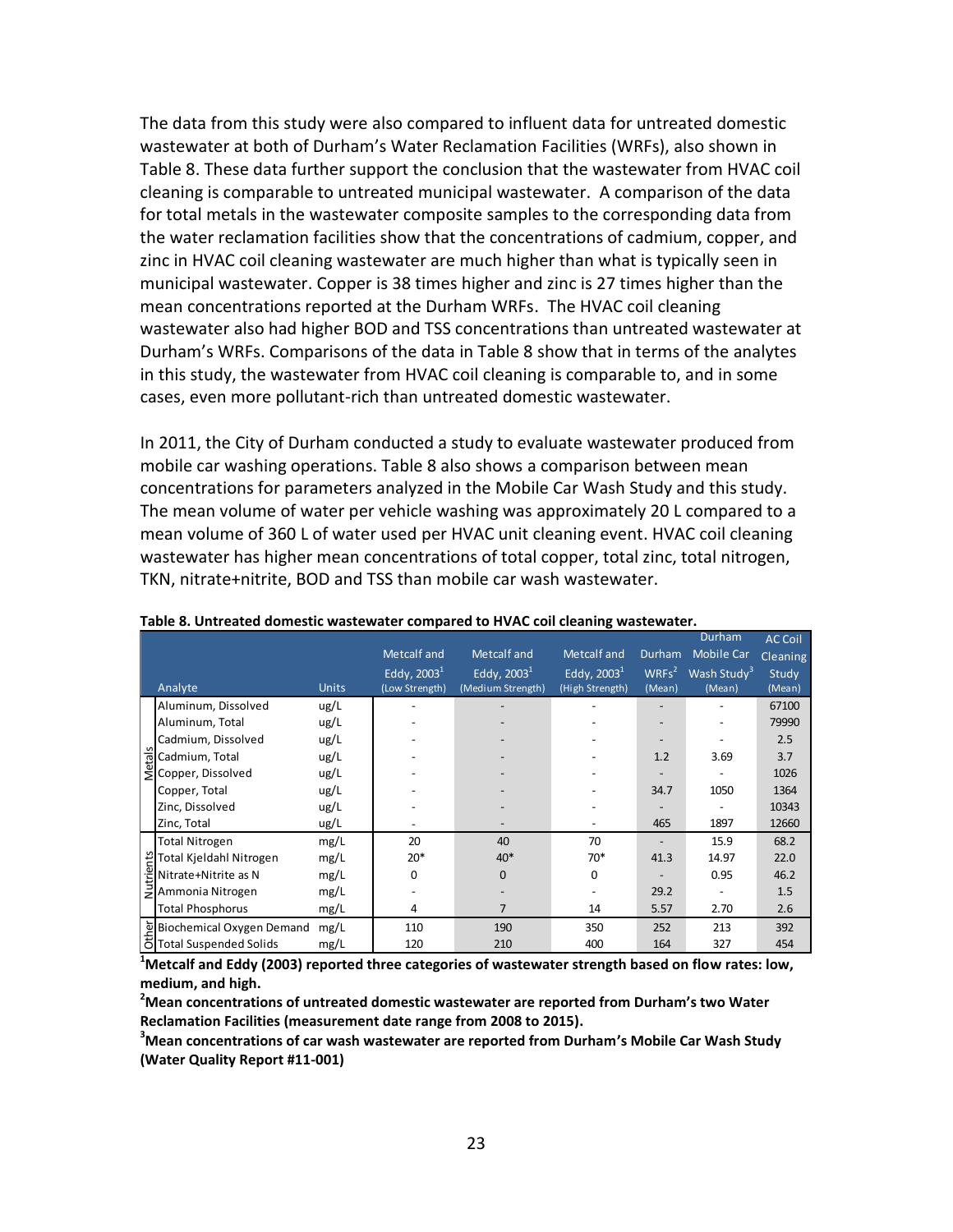### <span id="page-23-0"></span>*Surface Water Quality Standards*

Table 9 summarizes the North Carolina Department of Environmental Quality (NCDEQ) surface water quality standards and EPA recommended water quality criteria for parameters that were analyzed during this study. The dissolved metals concentrations were significantly higher than the NCDEQ surface water quality standards for dissolved copper (3.6 µg/L and 2.7 µg/L for acute and chronic toxicity, respectively) and dissolved zinc (36 µg/L for acute and chronic toxicity). Concentrations for dissolved copper were 43 to 486 times higher than the acute toxicity surface water quality standard, and 58 to 648 times higher than the chronic toxicity surface water quality standard. Concentrations for dissolved zinc were 67 to 514 times higher than the state surface water quality standard. Although the dissolved cadmium concentrations were much lower than the other metal concentrations, the results were 1.6 to 5.6 times higher than the state's acute toxicity surface water quality standard for dissolved cadmium (0.82  $\mu$ g/L) and 8.6 to 31 times higher than the state's chronic toxicity surface water quality standard for dissolved cadmium (0.15 µg/L). The state surface water quality standards for dissolved metals are hardness-dependent and assume an in-stream hardness value less than or equal to 25 mg/L. Since calcium and magnesium were not measured during this study, hardness (CaCO<sub>3</sub>) could not be calculated. Therefore, dissolved metals numeric standards calculated at 25 mg/L hardness were compared to the dissolved metals results for this study.

Turbidity measurements of the wastewater composite samples were also considerably higher than the state's surface water quality standard for turbidity (50 NTUs in streams and 25 NTUs in lakes). Turbidity results were 1.9 to 20 times higher than the in-stream water quality standard for turbidity.

The mean pH of the wastewater composites was within the acceptable range for the state's water quality standard. However, the mean pH of the wastewater composite samples at the sites cleaned with a cleaning product yielded a value of 9.9, which is above the acceptable range for freshwater aquatic life.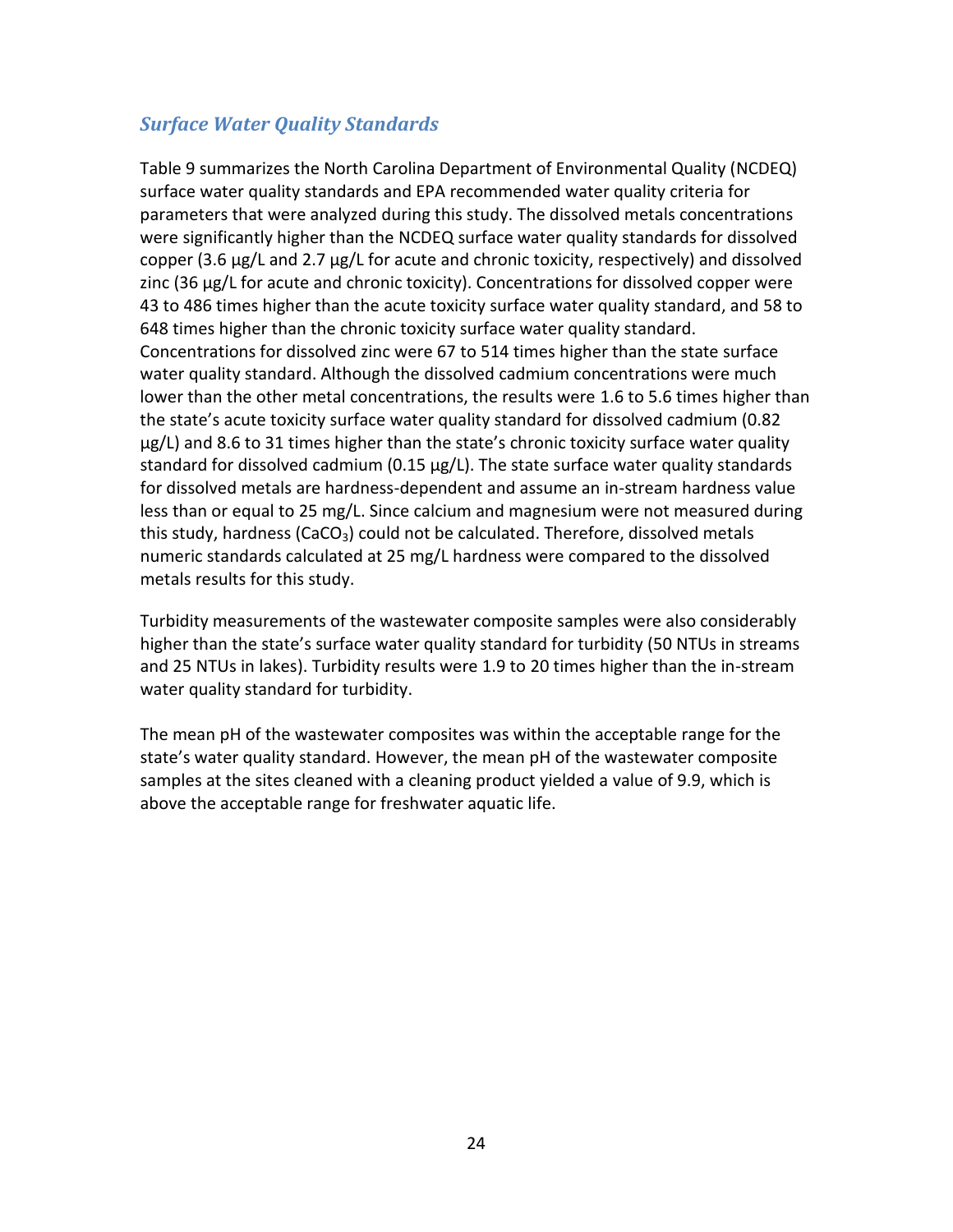|           |                                  |              |                              | 15A NCAC 02B             | <b>AC Coil</b>        |
|-----------|----------------------------------|--------------|------------------------------|--------------------------|-----------------------|
|           |                                  |              | WQ Standards <sup>1</sup>    | Standard? <sup>1</sup>   | <b>Cleaning Study</b> |
|           | Analyte                          | <b>Units</b> | Freshwater - Aquatic Life    |                          | (Mean)                |
|           | Aluminum, Dissolved              | ug/L         | $\overline{\phantom{a}}$     | $\overline{\phantom{a}}$ | 67100                 |
|           | Aluminum, Total                  | ug/L         | 87                           | <b>No</b>                | 79990                 |
|           | Cadmium, Dissolved               | ug/L         | Acute: 0.82<br>Chronic: 0.15 | Yes                      | 2.5                   |
|           | Cadmium, Total                   | ug/L         |                              |                          | 3.7                   |
| Metals    | Copper, Dissolved                | ug/L         | Acute: 3.6<br>Chronic: 2.7   | Yes                      | 1026                  |
|           | Copper, Total                    | ug/L         |                              |                          | 1364                  |
|           | Zinc, Dissolved                  | ug/L         | Acute: 36<br>Chronic: 36     | Yes                      | 10343                 |
|           | Zinc, Total                      | ug/L         | -                            | $\overline{\phantom{a}}$ | 12660                 |
|           | <b>Total Nitrogen</b>            | mg/L         | $\overline{\phantom{a}}$     |                          | 68.2                  |
|           | Total Kjeldahl Nitrogen          | mg/L         |                              |                          | 22.0                  |
| Nutrients | Nitrate+Nitrite as N             | mg/L         | ٠                            |                          | 46.2                  |
|           | Ammonia Nitrogen                 | mg/L         | ٠                            |                          | 1.5                   |
|           | <b>Total Phosphorus</b>          | mg/L         |                              |                          | 2.6                   |
|           | <b>Biochemical Oxygen Demand</b> | mg/L         | $\overline{\phantom{0}}$     |                          | 392                   |
| Other     | <b>Total Suspended Solids</b>    | mg/L         |                              |                          | 454                   |
|           | рH                               | S.U.         | $6.0 - 9.0$                  | Yes                      | 8.7                   |
|           | Turbidity                        | <b>NTU</b>   | 50/25                        | Yes                      | 576                   |

**Table 9. HVAC coil cleaning wastewater compared to NCDEQ surface water quality standards and EPA recommended water quality criteria.** 

<span id="page-24-0"></span>**1 Information from NCDEQ table** *North Carolina 15A NCAC 02B Surface Water Standards and Protective Values & EPA Nationally Recommended Water Quality Criteria.*

# **POLLUTANT LOADS**

#### <span id="page-24-1"></span>*Survey*

To estimate a city-wide impact from the results of the study, a survey was sent to local HVAC service companies. A list of companies that provide heating and air conditioning services in the City of Durham was compiled using the business license registry. From that list, companies that serviced commercial HVAC units were contacted and asked to participate in the survey. To keep within the bounds of this study, the survey asked questions specifically pertaining to the service of commercial HVAC units. Any company that only serviced single-family residential HVAC units was omitted.

Surveys were distributed to representatives of seventeen different companies and the City received responses from six companies. The questions on the survey were aimed at determining how many commercial HVAC units they clean in an average year, how often they use cleaning products, and what those products may be. The answers provided a basis for estimating how much HVAC cleaning wastewater may be entering Durham's MS4, and what characteristics that wastewater may have. Based on survey responses from six companies, an estimated 2,150 HVAC units are cleaned on an annual basis (Figure 13). The companies also estimated the percentage of units cleaned with a high pH cleaning product, a moderate pH cleaning product, and water only. Approximately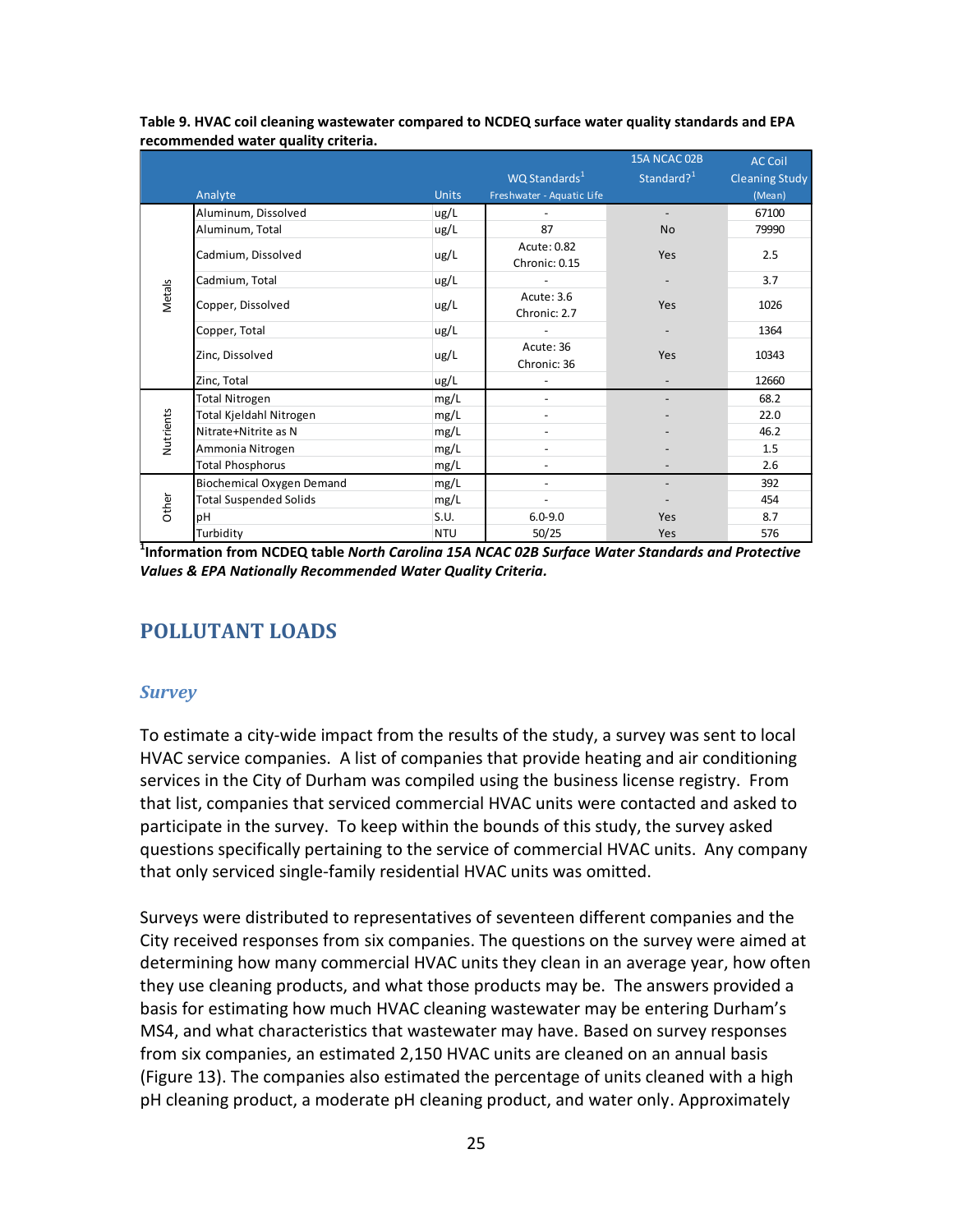60% of the units (1,306) were cleaned with a product having a moderate pH, 24% of the units (506) were cleaned with a product having a high pH, and 16% of the units (338) were cleaned only with water. Since there were no estimates made for the number of units cleaned by the eleven companies that did not respond to the survey, the annual total of units cleaned may be a conservative estimate.



**Figure 13. Estimated number of HVAC units cleaned with different products annually within Durham County based on survey results.** 

### <span id="page-25-0"></span>*Annual Pollutant Loads from HVAC Unit Cleanings*

Pollutant loads were calculated for each composite sample per cleaning event, which resulted in three pollutant loads for each analyte (Table 10). The table in Appendix B also shows wastewater composite concentrations with associated pollutant loads for each sampling event. The following equation was used to calculate the pollutant load per cleaning event:

$$
L_P = C * V * 2.20462 * 10^{-6}
$$

where:

 $L<sub>p</sub>$  = total pollutant load per cleaning event (lbs)  $C =$  pollutant concentration (mg/L)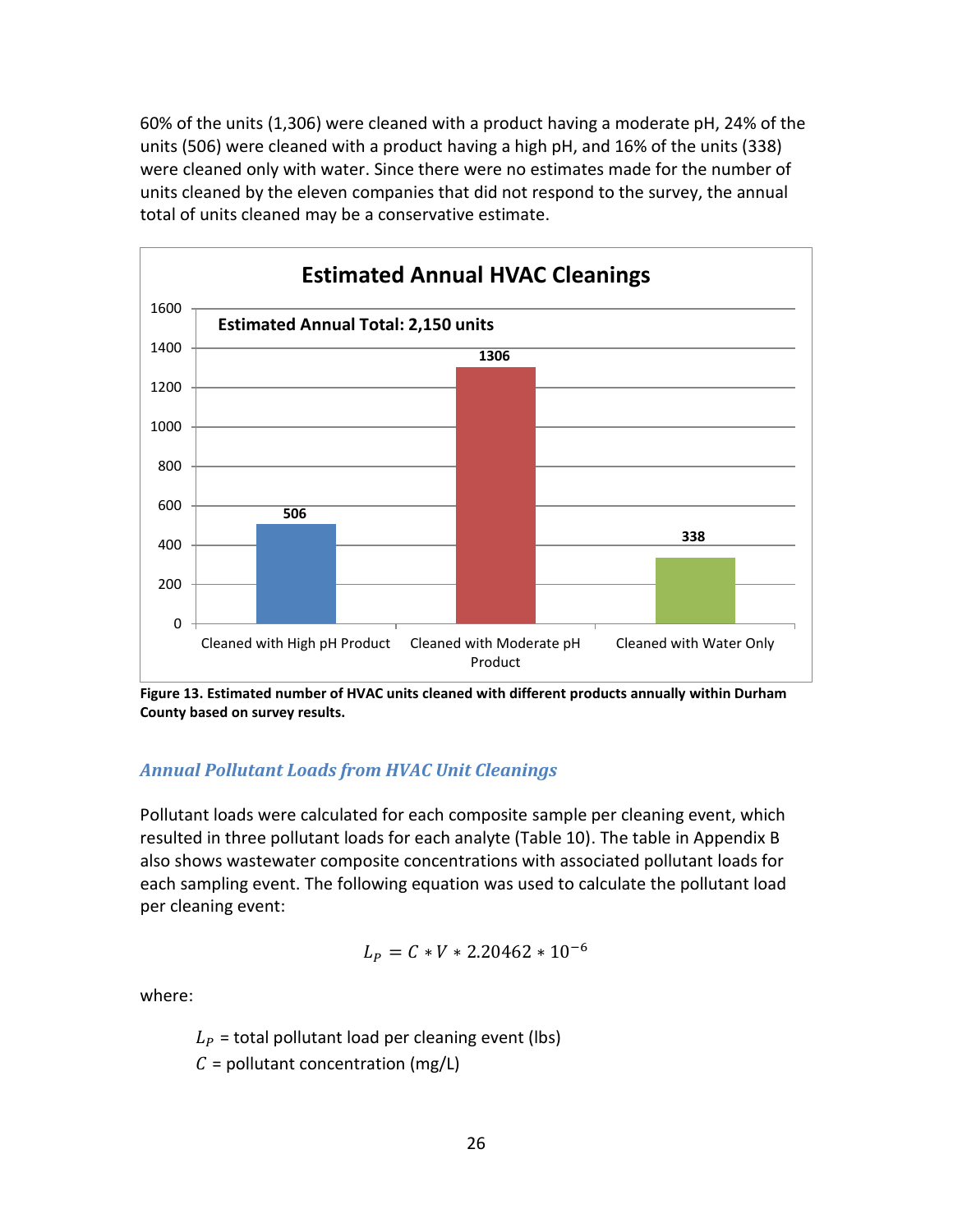$V =$  volume of water per cleaning event (L)  $2.20462 * 10^{-6}$  = unit conversion factor (mg to lbs)

The volume of water per cleaning event  $(V)$  used for the pollutant load equation are:

Site 1 = 447.4 L Site 2 = 380.4 L Site 3 = 253.6 L

|        | Table 10. Wastewater composite concentrations with associated pollutant load for each sampling |  |  |
|--------|------------------------------------------------------------------------------------------------|--|--|
| event. |                                                                                                |  |  |

|           |                               | Site 1           | Site $2^1$       | Site 3                                                                        | Site 1            | Site 2            | Site 3            |
|-----------|-------------------------------|------------------|------------------|-------------------------------------------------------------------------------|-------------------|-------------------|-------------------|
|           |                               | <b>Composite</b> | <b>Composite</b> | <b>Composite</b>                                                              | <b>Total Load</b> | <b>Total Load</b> | <b>Total Load</b> |
|           |                               |                  |                  | Concentration Concentration Concentration per AC Unit per AC Unit per AC Unit |                   |                   |                   |
|           | Analyte                       | (mg/L)           | (mg/L)           | (mg/L)                                                                        | (Ibs)             | (lbs)             | (lbs)             |
|           | Aluminum, Dissolved           | 5.00             | 184.5            | 11.8                                                                          | 0.0049            | 0.1547            | 0.0066            |
|           | Aluminum, Total               | 9.07             | 192              | 38.9                                                                          | 0.0089            | 0.1610            | 0.0217            |
|           | Cadmium, Dissolved            | 0.0046           | 0.0013           | 0.0017                                                                        | 0.0000            | 0.0000            | 0.0000            |
| Metals    | Cadmium, Total                | 0.0076           | 0.0017           | 0.0017                                                                        | 0.0000            | 0.0000            | 0.0000            |
|           | Copper, Dissolved             | 1.17             | 1.75             | 0.156                                                                         | 0.0012            | 0.0015            | 0.0001            |
|           | Copper, Total                 | 1.28             | 2.51             | 0.301                                                                         | 0.0013            | 0.0021            | 0.0002            |
|           | Zinc, Dissolved               | 2.43             | 18.5             | 10.1                                                                          | 0.0024            | 0.0155            | 0.0056            |
|           | Zinc, Total                   | 2.78             | 23.4             | 11.8                                                                          | 0.0027            | 0.0196            | 0.0066            |
|           | Ammonia Nitrogen              | 0.93             | 2.8              | 0.62                                                                          | 0.0009            | 0.0023            | 0.0003            |
| Nutrients | Nitrate+Nitrite (as N)        | 13.0             | 25.5             | 100                                                                           | 0.0128            | 0.0214            | 0.0559            |
|           | Total Kjeldahl Nitrogen       | 11.0             | 32.0             | 23                                                                            | 0.0108            | 0.0268            | 0.0129            |
|           | <b>Total Nitrogen</b>         | 24.0             | 57.5             | 123                                                                           | 0.0237            | 0.0482            | 0.0688            |
|           | <b>Total Phosphorus</b>       | 0.90             | 5.20             | 1.7                                                                           | 0.0009            | 0.0044            | 0.0010            |
|           | Biochemical Oxygen            |                  |                  |                                                                               |                   |                   |                   |
| Other     | Demand                        | 460              | 585              | 130                                                                           | 0.454             | 0.491             | 0.0727            |
|           | <b>Total Suspended Solids</b> |                  | 920              |                                                                               |                   |                   |                   |
|           |                               | 2.50             |                  | 440                                                                           | 0.0025            | 0.772             | 0.246             |

**<sup>1</sup>Site 2 duplicate wastewater composite sample results were averaged.** 

The equation shown below was used to calculate the annual pollutant loads in Table 11:

$$
L_a=L_p*N
$$

where:

 $L_a$  = annual pollutant load (lbs)

 $L_p$  = total pollutant load per cleaning event (lbs)

N = total number of HVAC units cleaned on an annual basis (2,150)

Theoretical annual loads were calculated for the lowest potential load (i.e. best case scenario) and highest potential load (i.e. worst case scenario) for each pollutant (Table 11). The lowest concentration for each pollutant was multiplied by the lowest volume of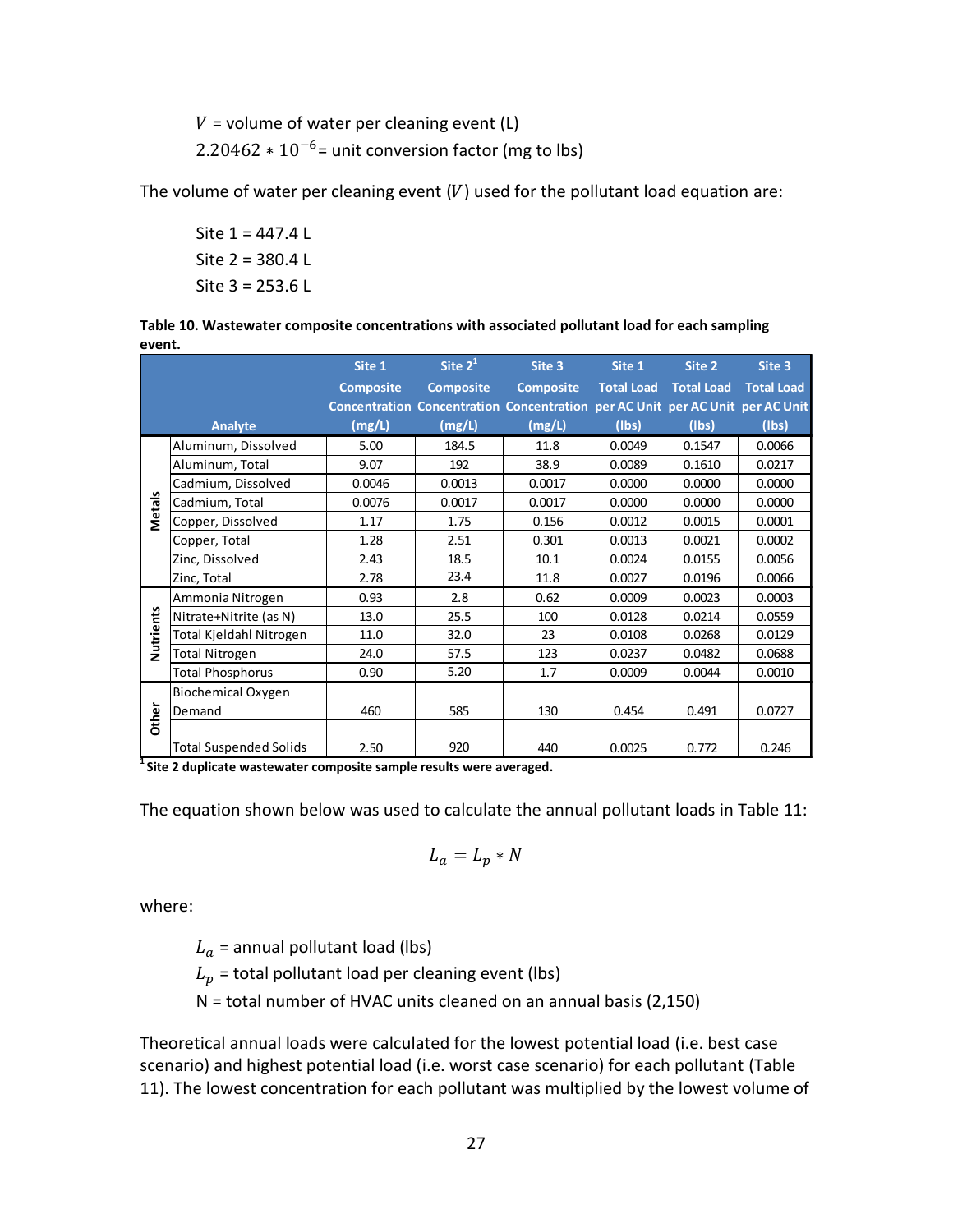water (253.6 L) and converted into pounds to represent the minimum pollutant load generated from cleaning an HVAC unit in Durham. The highest concentration for each pollutant was also multiplied by the highest volume of water (447.4 L) and converted into pounds to characterize the maximum pollutant load generated from cleaning an HVAC unit in Durham.

|                  |                               |        |        |        | Low                                                         | <b>High</b>        |
|------------------|-------------------------------|--------|--------|--------|-------------------------------------------------------------|--------------------|
|                  |                               | Site 1 | Site 2 | Site 3 | <b>Theoretical</b>                                          | <b>Theoretical</b> |
|                  |                               |        |        |        | Annual Load Annual Load Annual Load Annual Load Annual Load |                    |
|                  |                               | (lbs)  | (Ibs)  | (Ibs)  | (Ibs)                                                       | (lbs)              |
|                  | Aluminum, Dissolved           | 10.6   | 333    | 14.2   | 6.01                                                        | 391                |
|                  | Aluminum, Total               | 19.2   | 346    | 46.8   | 10.9                                                        | 407                |
|                  | Cadmium, Dissolved            | 0.0098 | 0.0023 | 0.0021 | 0.0015                                                      | 0.0098             |
| <b>Metals</b>    | Cadmium, Total                | 0.016  | 0.0031 | 0.0020 | 0.0020                                                      | 0.016              |
|                  | Copper, Dissolved             | 2.48   | 3.16   | 0.188  | 0.188                                                       | 3.71               |
|                  | Copper, Total                 | 2.71   | 4.53   | 0.362  | 0.362                                                       | 5.32               |
|                  | Zinc, Dissolved               | 5.15   | 33.4   | 12.1   | 2.92                                                        | 39.2               |
|                  | Zinc, Total                   | 5.90   | 42.2   | 14.2   | 3.34                                                        | 49.6               |
|                  | Ammonia Nitrogen              | 1.97   | 5.05   | 0.745  | 0.745                                                       | 5.94               |
|                  | Nitrate+Nitrite (as N)        | 27.6   | 46.0   | 120    | 15.6                                                        | 212                |
| <b>Nutrients</b> | Total Kjeldahl Nitrogen       | 23.3   | 57.7   | 27.6   | 13.2                                                        | 67.9               |
|                  | <b>Total Nitrogen</b>         | 50.9   | 104    | 148    | 28.8                                                        | 280                |
|                  | <b>Total Phosphorus</b>       | 1.91   | 9.38   | 2.04   | 1.08                                                        | 11.0               |
|                  | <b>Biochemical Oxygen</b>     |        |        |        |                                                             |                    |
| Other            | Demand                        | 975    | 1055   | 156    | 156                                                         | 1241               |
|                  |                               |        |        |        |                                                             |                    |
|                  | <b>Total Suspended Solids</b> | 5.30   | 1659   | 529    | 3.01                                                        | 1951               |

**Table 11. Total annual pollutant loads for each sampling event with low and high theoretical annual loads.** 

The total and dissolved forms of aluminum and zinc had the highest annual loads of all the metals. Annual dissolved aluminum loads ranged from 10.6 lbs to 333 lbs and annual total aluminum loads ranged from 19.2 lbs to 346 lbs. Annual dissolved zinc ranged from 5.15 lbs to 33.4 lbs and annual total zinc loads ranged from 5.90 lbs to 42.2 lbs. Annual loads for total and dissolved copper ranged from less than one pound to 4.53 lbs. All annual loads for total and dissolved cadmium were less than one pound.

The annual loads for total nitrogen ranged from 50.9 lbs to 148 lbs and the "high" theoretical annual load for total nitrogen was 280 lbs. By comparison, the annual total nitrogen loads for the City's Mobile Car Wash Study ranged from 14.0 lbs to 49.8 lbs. Annual total phosphorus loads ranged from 1.91 lbs to 9.38 lbs and the "high" theoretical annual load was 11.0 lbs. The annual total phosphorus loads for the Mobile Car Was Study were similar to this study, which ranged between 3.1 lbs to 7.5 lbs.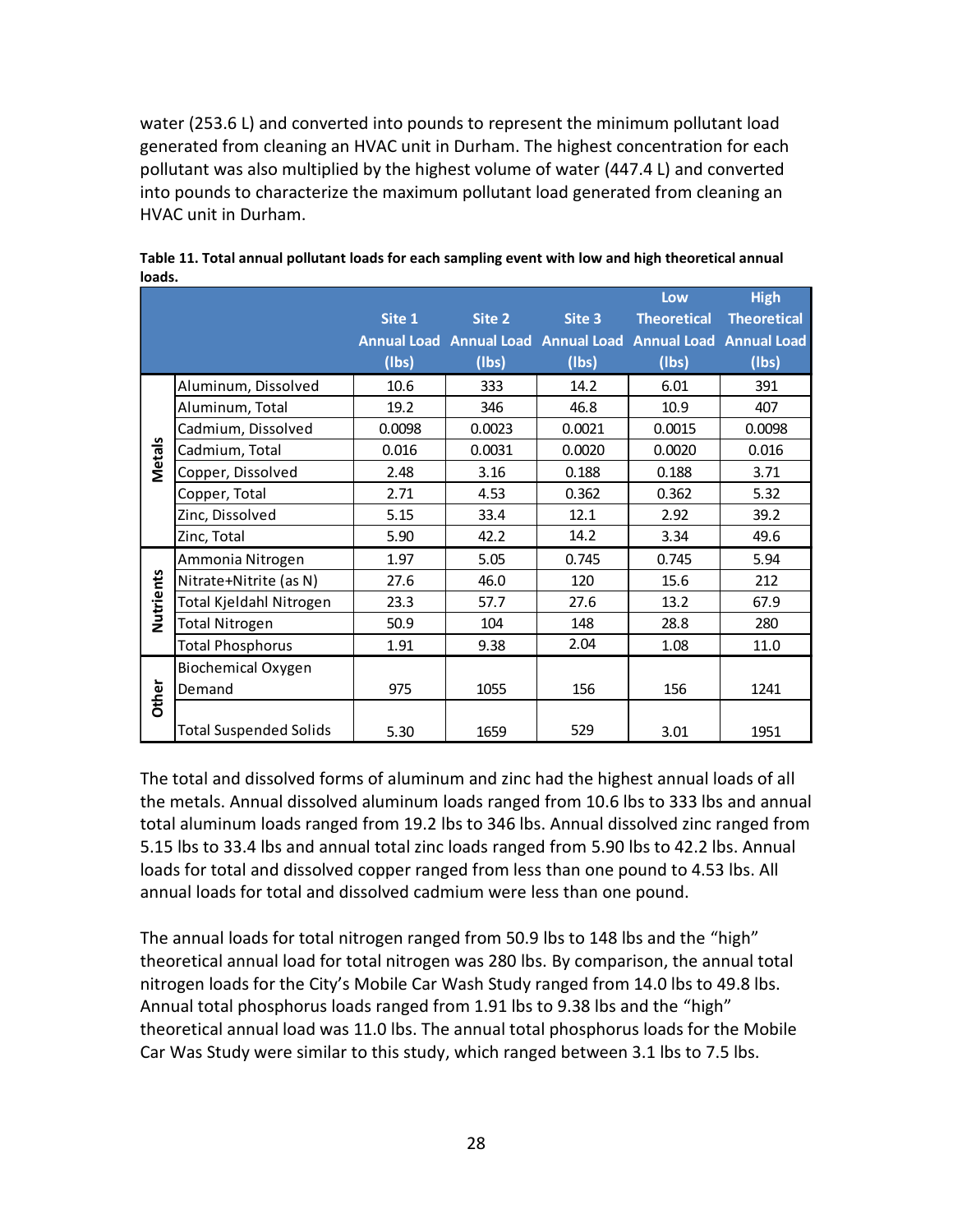BOD and TSS had the highest annual loads of all analytes in this study. BOD annual loads ranged from 156 lbs to 1,055 lbs and had a "high" theoretical annual load of 1,241 lbs. Although Site 1 (moderate pH product) had a calculated annual TSS load of 5.3 lbs, the annual TSS load at Site 2 (high pH product) was 1,659 lbs and the annual TSS load at Site 3 (water only) was 529 lbs. TSS had the highest theoretical annual load of 1,951 lbs.

Site 2 (high pH product) had the highest annual loads for most analytes, except total and dissolved cadmium, nitrate+nitrite, and total nitrogen. Although the HVAC unit at Site 3 was cleaned only with water, it had the highest annual loads for nitrate+nitrite and total nitrogen, and the second highest annual loads for aluminum, zinc, TKN, total phosphorus, and TSS. Site 3 also had the newest HVAC unit that was estimated as having the lowest level of dirtiness. It was estimated that Site 1 (moderate pH product) had the HVAC unit with a medium level of dirtiness; however, Site 1 had the lowest annual loads for nine out of fifteen analytes.

### <span id="page-28-0"></span>**SUMMARY**

The City of Durham conducted this study to evaluate parameters of concern and quantify pollutant loads associated with HVAC coil cleaning wastewater in Durham, North Carolina. With the assistance of a local HVAC maintenance company, composite samples were collected at three separate sites with HVAC units of varying levels of cleanliness that were each washed using a different cleaning product. Cleaning product mixtures and wastewater composites were analyzed for metals, nutrients, BOD, MBAS, and TSS.

The concentrations of total cadmium, total copper, total zinc, total nitrogen, BOD, and TSS measured in the HVAC coil cleaning wastewater were higher than average concentrations in untreated domestic wastewater. High concentrations of dissolved metals and dissolved solids were removed from the HVAC units with all cleaning methods used in this study: a moderate alkaline cleaning product, a strong alkaline and corrosive cleaning product, and pressurized tap water. The HVAC coil cleaning wastewater had dissolved metals concentrations of cadmium, copper, and zinc that ranged from 1.6 to 648 times higher than NCDEQ's surface water quality standards. It is important to note these high concentrations of pollutants because the City of Durham also has streams on the state's 303(d) list for copper and zinc.

The high nitrogen concentrations (24 mg/L to 123 mg/L) and phosphorus concentrations (0.9 mg/L to 5.2 mg/L) observed during this study are important to consider because the City of Durham is required to reduce the amount of nitrogen and phosphorus entering Falls Lake and Jordan Lake. Even though the BOD concentrations dropped during the cleaning process, the elevated BOD concentrations (130 mg/L to 585 mg/L) are of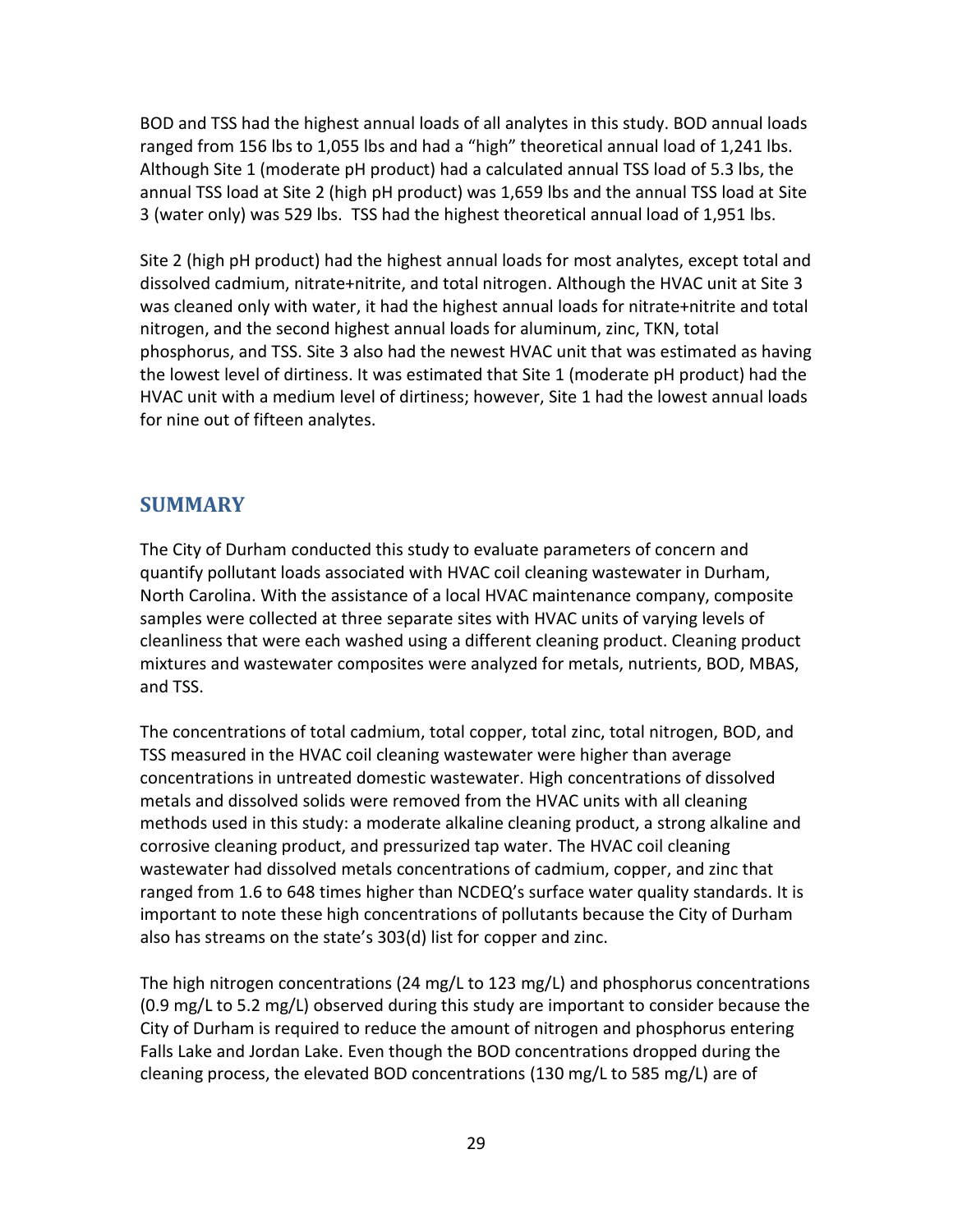concern because the City of Durham currently has streams on the state's 303(d) list for dissolved oxygen.

There was a wide range between many of the calculated annual pollutant loads at the three sites and between the "low" and "high" theoretical annual loads. Many variables should be considered when comparing the range of annual pollutant loads in this study, such as the type of cleaning product used, the volume of water used, the amount of material that accumulated on each HVAC unit's fins and coils prior to a cleaning event, the amount of rainfall prior to a cleaning event, and the small number of composite samples analyzed.

The average annual pollutant loads are summarized below:

- Annual loads were highest for BOD (729 lbs/year) and TSS (731 lbs/year)
- Annual total nitrogen loads were 101 lbs/year and total phosphorus loads were 4.44 lbs/year
- Aluminum and zinc had the highest annual metals loads (119 lbs/year of dissolved aluminum and 137 lbs/year of total aluminum; 16.9 lbs/year of dissolved zinc and 20.8 lbs/year of total zinc)

# <span id="page-29-0"></span>**REFERENCES**

- *Cal-Green;* MSDS No. 4190 [Online]; Nu-Calgon: St. Louis, MO, June 5, 2014. [http://www.nucalgon.com/assets/MSDS/English/4190.pdf.](http://www.nucalgon.com/assets/MSDS/English/4190.pdf) Accessed: 22 Aug. 2014.
- Charlotte, NC. Charlotte-Mecklenburg Stormwater Services Department. ͞Stormwater Pollution Prevention: Best Management Practices (BMPs) for Rooftop Work.<sup>"</sup> [http://charmeck.org/stormwater/DoingBusinessWithUs/Pages/Doingbusinesswit](http://charmeck.org/stormwater/DoingBusinessWithUs/Pages/Doingbusinesswithus-specificbusinesses.aspx) [hus-specificbusinesses.aspx.](http://charmeck.org/stormwater/DoingBusinessWithUs/Pages/Doingbusinesswithus-specificbusinesses.aspx) Web. Accessed: 24 Mar. 2013.
- Colorado. Department of Public Health and Environment. ͞Permit Requirements for Cleaning of Heat Transfer Equipment/Condenser Coils." [https://www.colorado.gov/pacific/cdphe/clean-water-commerce-and-industry](https://www.colorado.gov/pacific/cdphe/clean-water-commerce-and-industry-compliance-assistance-and-guidance)[compliance-assistance-and-guidance.](https://www.colorado.gov/pacific/cdphe/clean-water-commerce-and-industry-compliance-assistance-and-guidance) Web. Accessed: 14 Jan. 2016.
- Durham, NC. Public Works Department. Stormwater & GIS Services Division. Evaluation of Wastewater Produced from Air Conditioning Cleaning Operations Quality Assurance Project Plan. Water Quality Report 14-001. City of Durham: 2015.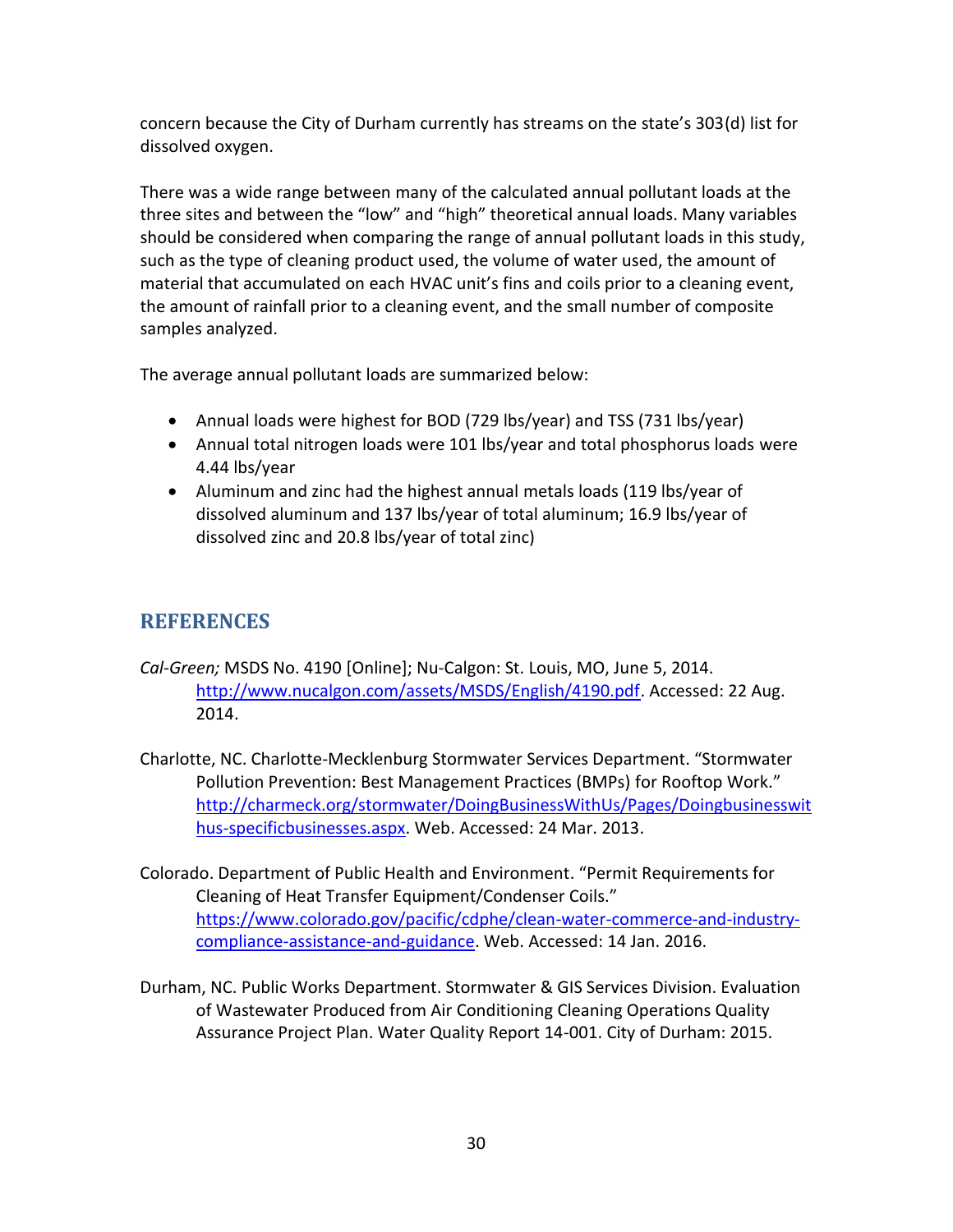- Durham, NC. Public Works Department. Stormwater & GIS Services Division. Evaluation of Wastewater Generated by Mobile Commercial Car Washing Operations in Durham, NC. Water Quality Report 11-001. City of Durham: 2012.
- Florida. Department of Environmental Protection. "Properly Managing Stormwater for the Hospitality Industry." [https://www.dep.state.fl.us/greenlodging/files/managing\\_stormwater.pdf.](https://www.dep.state.fl.us/greenlodging/files/managing_stormwater.pdf) Web. Accessed: 24 Mar. 2015.
- Knoxville, TN. Engineering Department. Stormwater Engineering Division. "BMPs for Industrial and Commercial: Air Conditioners and Refrigeration." Knoxville BMP *Manual.* IC-12. May 2003. [http://www.knoxvilletn.gov/government/city\\_departments\\_offices/engineering](http://www.knoxvilletn.gov/government/city_departments_offices/engineering/stormwater_engineering_division/bmp_manual/) [/stormwater\\_engineering\\_division/bmp\\_manual/.](http://www.knoxvilletn.gov/government/city_departments_offices/engineering/stormwater_engineering_division/bmp_manual/) Web. Accessed: 24 Mar. 2015.
- Metcalf and Eddy, Inc., G. Tchobanoglous, F. L. Burton and H. D. Stensel, 2003. Wastewater Engineering: Treatment & Reuse. McGraw Hill, New York, NY, ISBN-13: 978-0070418783.
- *Nu-Brite;* MSDS No. 4291 [Online]; Nu-Calgon: St. Louis, MO, August 18, 2014. [http://www.nucalgon.com/assets/MSDS/English/4291.pdf.](http://www.nucalgon.com/assets/MSDS/English/4291.pdf) Accessed: 5 Mar. 2015.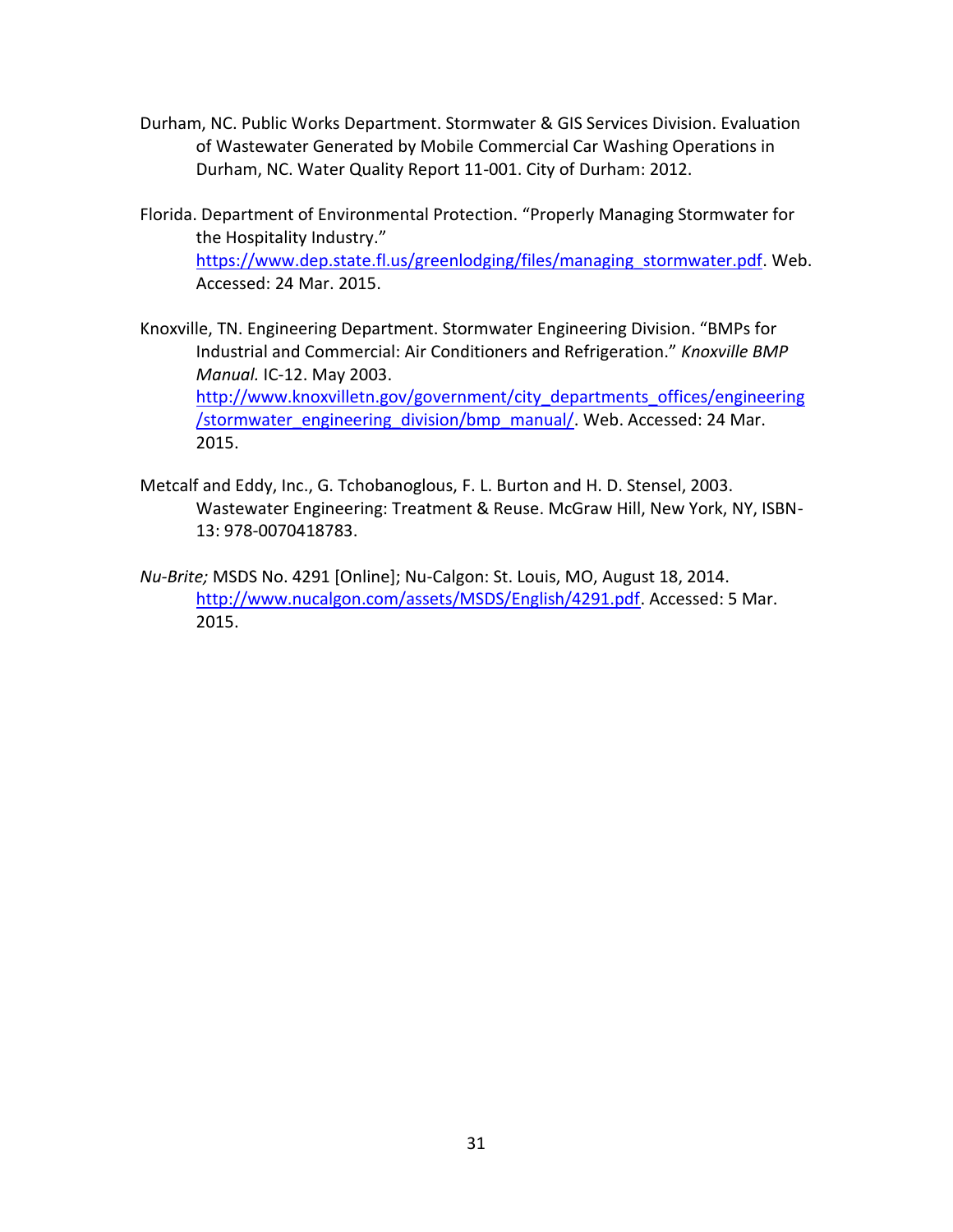# **APPENDIX A: Laboratory Qualifier Definitions and Notes**

### **Site 1: Cal-green cleaning product (pH of 9)**

<span id="page-31-0"></span>

| <b>Analyte</b>                             | <b>Sample Description</b>                            | <b>Qualifier</b> | <b>Laboratory Qualifier Definitions</b>                                                                                                                                                                                                                                                    | <b>City Staff Notes</b>                                                                                                                                                                                                                                                                                                                                                                                                                                                                                                                                                                                                                                                                                                                                                                                   |
|--------------------------------------------|------------------------------------------------------|------------------|--------------------------------------------------------------------------------------------------------------------------------------------------------------------------------------------------------------------------------------------------------------------------------------------|-----------------------------------------------------------------------------------------------------------------------------------------------------------------------------------------------------------------------------------------------------------------------------------------------------------------------------------------------------------------------------------------------------------------------------------------------------------------------------------------------------------------------------------------------------------------------------------------------------------------------------------------------------------------------------------------------------------------------------------------------------------------------------------------------------------|
| Ammonia as N                               | Matrix Spike 1 and Matrix<br>Spike 1 Duplicate       | QM-05            | The spike recovery was outside acceptance limits for the Matrix<br>Spike (MS) and Matrix Spike Duplicate (MSD) due to matrix<br>interference. The Laboratory Control Sample (LCS) was within<br>acceptance limits showing that the laboratory is in control and<br>the data is acceptable. | The laboratory reported that there was a high level of the target analyte in the sample<br>prior to spiking. Spiking the sample caused a "topping of the tank" which resulted in a<br>poor percent recovery or relative percent difference. When there are high concentrations<br>of the target analyte in the sample and then it is spiked, there are often difficulties with<br>percent recoveries. MS 1 and MSD 1 were outside acceptable percent recoveries, 128%<br>and 81% respectively. This resulted in the QM-11 qualifier, which meant that the<br>precision between the matrix spike and duplicate matrix spike was outside acceptable<br>limits. However, MS 2 and the LCS were both within percent recovery limits (90-110%).<br>The laboratory believes the data is acceptable for ammonia. |
| Ammonia as N                               | Matrix Spike 1 Duplicate                             | QM-11            | Precision between duplicate matrix spikes of the same sample<br>was outside acceptance limits.                                                                                                                                                                                             | See notes above for QM-05 qualifier.                                                                                                                                                                                                                                                                                                                                                                                                                                                                                                                                                                                                                                                                                                                                                                      |
| <b>Biochemical Oxygen</b><br>Demand        | Lab Quality Control Blank                            | $B-03$           | Blank exceeds the method required oxygen depletion of <0.20<br>mg/L                                                                                                                                                                                                                        | None                                                                                                                                                                                                                                                                                                                                                                                                                                                                                                                                                                                                                                                                                                                                                                                                      |
| Methylene Blue<br><b>Active Substances</b> | Water/Cleaner Mixture<br>and Wastewater<br>Composite | $R-01$           | The reporting limit for this analyte has been raised to account for<br>matrix interference.                                                                                                                                                                                                | The laboratory reported that the MBAS matrix interference may have been caused by<br>sample color or turbidity because it is a colorimetric test measured by a<br>spectrophotometer. The foam in the samples could also cause interference. There was<br>significantly more foam in the water and cleaner mixture sample.                                                                                                                                                                                                                                                                                                                                                                                                                                                                                 |
| <b>Total Kjeldhal</b><br>Nitrogen          | Matrix Spike 1 and Matrix<br>Spike 1 Duplicate       | QM-16            | Matrix spike recovery could not be calculated due to high<br>concentrations of analyte in source sample.                                                                                                                                                                                   | The laboratory reported that there was a high level of the target analyte in the sample<br>prior to spiking. Spiking the sample caused a "topping of the tank" which resulted in a<br>poor percent recovery or relative percent difference. When there are high concentrations<br>of the target analyte in the sample and then it is spiked, there are often difficulties with<br>percent recoveries.                                                                                                                                                                                                                                                                                                                                                                                                     |
| <b>Total Kieldhal</b><br>Nitrogen          | Matrix Spike 2                                       | QM-05            | The spike recovery was outside acceptance limits for the Matrix<br>Spike (MS) due to matrix interference. The Laboratory Control<br>Sample (LCS) was within acceptance limits showing that the<br>laboratory is in control and the data is acceptable.                                     | The LCS for TKN had a good percent recovery (98%). The laboratory believes the data is<br>acceptable for both analytes.                                                                                                                                                                                                                                                                                                                                                                                                                                                                                                                                                                                                                                                                                   |
| <b>Total Phosphorus</b>                    | Water/Cleaner Mixture<br>and Wastewater<br>Composite | $R-01$           | matrix interference.                                                                                                                                                                                                                                                                       | The reporting limit for this analyte has been raised to account for EPA Method 365.4 is the determination of phosphorus by colorimetry. The color and<br>particulates in these samples may have caused matrix interference.                                                                                                                                                                                                                                                                                                                                                                                                                                                                                                                                                                               |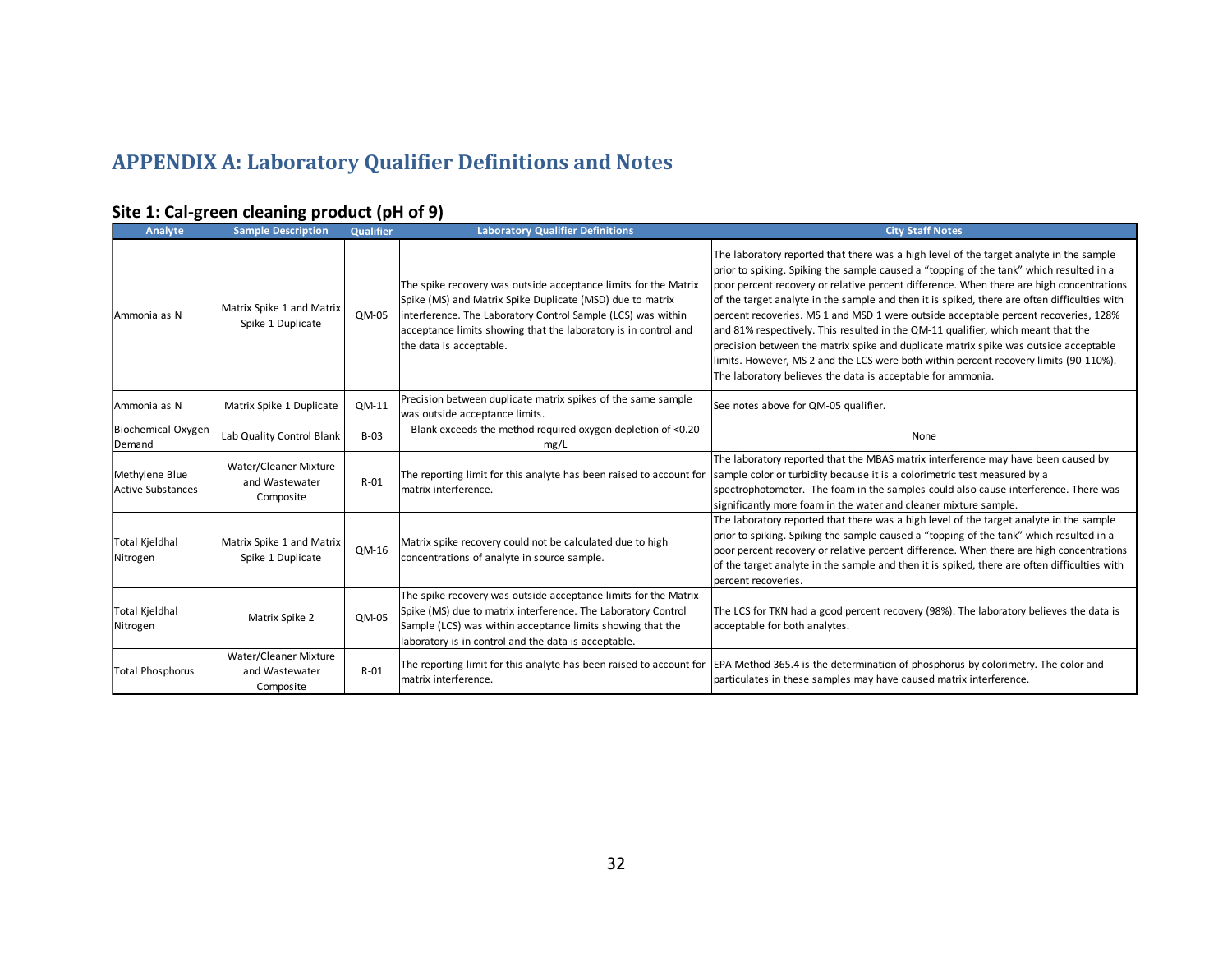### **Site 2: Nu-Brite cleaning product (pH of 14)**

| Analyte                                                               | <b>Sample Description</b>                                                                | <b>Qualifier</b> | <b>Laboratory Qualifier Definitions</b>                                                                                                                                                                                                                           | <b>City Staff Notes</b>                                                                                                                                                                                                                                                                                                   |
|-----------------------------------------------------------------------|------------------------------------------------------------------------------------------|------------------|-------------------------------------------------------------------------------------------------------------------------------------------------------------------------------------------------------------------------------------------------------------------|---------------------------------------------------------------------------------------------------------------------------------------------------------------------------------------------------------------------------------------------------------------------------------------------------------------------------|
| Total and dissolved<br>metals (Aluminum,<br>Cadmium, Copper,<br>Zinc) | Water/Cleaner Mixture                                                                    | $R - 01$         | The reporting limit for these analytes has been raised to account<br>for matrix interference.                                                                                                                                                                     | High particulate levels in a sample can cause physical interference for EPA Method 200.7.<br>All total and dissolved metals were analyzed with a dilution factor of 10 for the<br>water/cleaner mixture sample.                                                                                                           |
| Ammonia as N                                                          | Matrix Spike Duplicate 1                                                                 | QM-05            | The spike recovery was outside acceptance limits for the Matrix<br>Spike Duplicate (MSD) due to matrix interference. The Laboratory<br>Control Sample (LCS) was within acceptance limits showing that<br>the laboratory is in control and the data is acceptable. | The laboratory blank sample, LCS, MS 1, and MS 2 were all within acceptable percent<br>recovery limits (90-110%).                                                                                                                                                                                                         |
| Methylene Blue<br><b>Active Substances</b>                            | Water/Cleaner Mixture,<br>Wastewater Composite,<br>and Wastewater<br>Composite Duplicate | $R-01$           | The reporting limit for this analyte has been raised to account for<br>matrix interference.                                                                                                                                                                       | The laboratory reported that the MBAS matrix interference may have been caused by<br>sample color or turbidity because it is a colorimetric test measured by a<br>spectrophotometer. The foam in the samples could also cause interference. There was<br>significantly more foam in the water and cleaner mixture sample. |
| Nitrate+Nitrite as N                                                  | Matrix Spike 1 and Matrix<br>Spike 2                                                     | QM-05            | The spike recovery was outside acceptance limits for the Matrix<br>Matrix Spike (MS) due to matrix interference. The Laboratory<br>Control Sample (LCS) was within acceptance limits showing that<br>the laboratory is in control and the data is acceptable.     | The laboratory blank sample and LCS were within acceptable limits.                                                                                                                                                                                                                                                        |
| <b>Total Kjeldahl</b><br>Nitrogen                                     | Water/Cleaner Mixture                                                                    | $R - 01$         | The reporting limit for this analyte has been raised to account for<br>matrix interference.                                                                                                                                                                       | TKN was analyzed at a dilution factor of 100. TKN was not detected in the water/cleaner<br>mixture sample. Laboratory QC samples (blank, LCS, matrix spikes) were all within<br>acceptable limits.                                                                                                                        |
| <b>Total Phosphorus</b>                                               | Water/Cleaner Mixture                                                                    | $R-01$           | The reporting limit for this analyte has been raised to account for<br>matrix interference.                                                                                                                                                                       | EPA Method 365.4 is the determination of phosphorus by colorimetry. The color and<br>particulates in these samples may have caused matrix interference.                                                                                                                                                                   |
| <b>Total Suspended</b><br>Solids                                      | Laboratory Duplicate 1                                                                   | QM-12            | Precision between duplicate samples was outside acceptance<br>limits.                                                                                                                                                                                             | The acceptable relative percent difference (RPD) limit is 20. The TSS lab duplicate<br>samples had an RPD of 25. Variations in TSS samples can be caused by differences in<br>mixing between tests. The LCS had a percent recovery of 100 which shows that the data is<br>acceptable.                                     |

### **Site 3: Tap water only**

| Analyte                  | <b>Sample Description</b> | <b>Qualifier</b> | <b>Laboratory Qualifier Definitions</b>                             | <b>City Staff Notes</b>                                                                                                                                   |
|--------------------------|---------------------------|------------------|---------------------------------------------------------------------|-----------------------------------------------------------------------------------------------------------------------------------------------------------|
|                          | Water/Cleaner Mixture     |                  |                                                                     | A sample of City tap water was collected at Site 3 and analyzed for all the same analytes                                                                 |
| Methylene Blue           | and Wastewater            | $R-O1$           |                                                                     | The reporting limit for this analyte has been raised to account for as the other water/cleaner mixtures and wastewater composites. It is unclear what may |
| <b>Active Substances</b> | Composite                 |                  | matrix interference.                                                | have caused matrix interference for the tap water sample. The MBAS matrix interference                                                                    |
|                          |                           |                  |                                                                     | may have been caused by turbidity for the wastewater composite sample.                                                                                    |
| Total Kjeldahl           |                           |                  | The reporting limit for this analyte has been raised to account for | TKN was analyzed at a dilution factor of 100. TKN was not detected in the water/cleaner                                                                   |
|                          | Water/Cleaner Mixture     | $R-01$           | matrix interference.                                                | mixture sample. Laboratory QC samples (blank, LCS, matrix spikes) were all within                                                                         |
| Nitrogen                 |                           |                  |                                                                     | acceptance limits.                                                                                                                                        |
| Total Kjeldahl           | Matrix Spike 2            | $QM-17$          | Matrix spike recovery was outside acceptance limits due to high     | The laboratory blank, LCS, MS 1, and MSD 1 were all within acceptance limits                                                                              |
| Nitrogen                 |                           |                  | concentrations of analyte in source sample.                         |                                                                                                                                                           |
|                          |                           |                  |                                                                     | The reporting limit for this analyte has been raised to account for EPA Method 365.4 is the determination of phosphorus by colorimetry. The color and     |
| <b>Total Phosphorus</b>  | Water/Cleaner Mixture     | $R-01$           | matrix interference.                                                | particulates in this sample may have caused matrix interference.                                                                                          |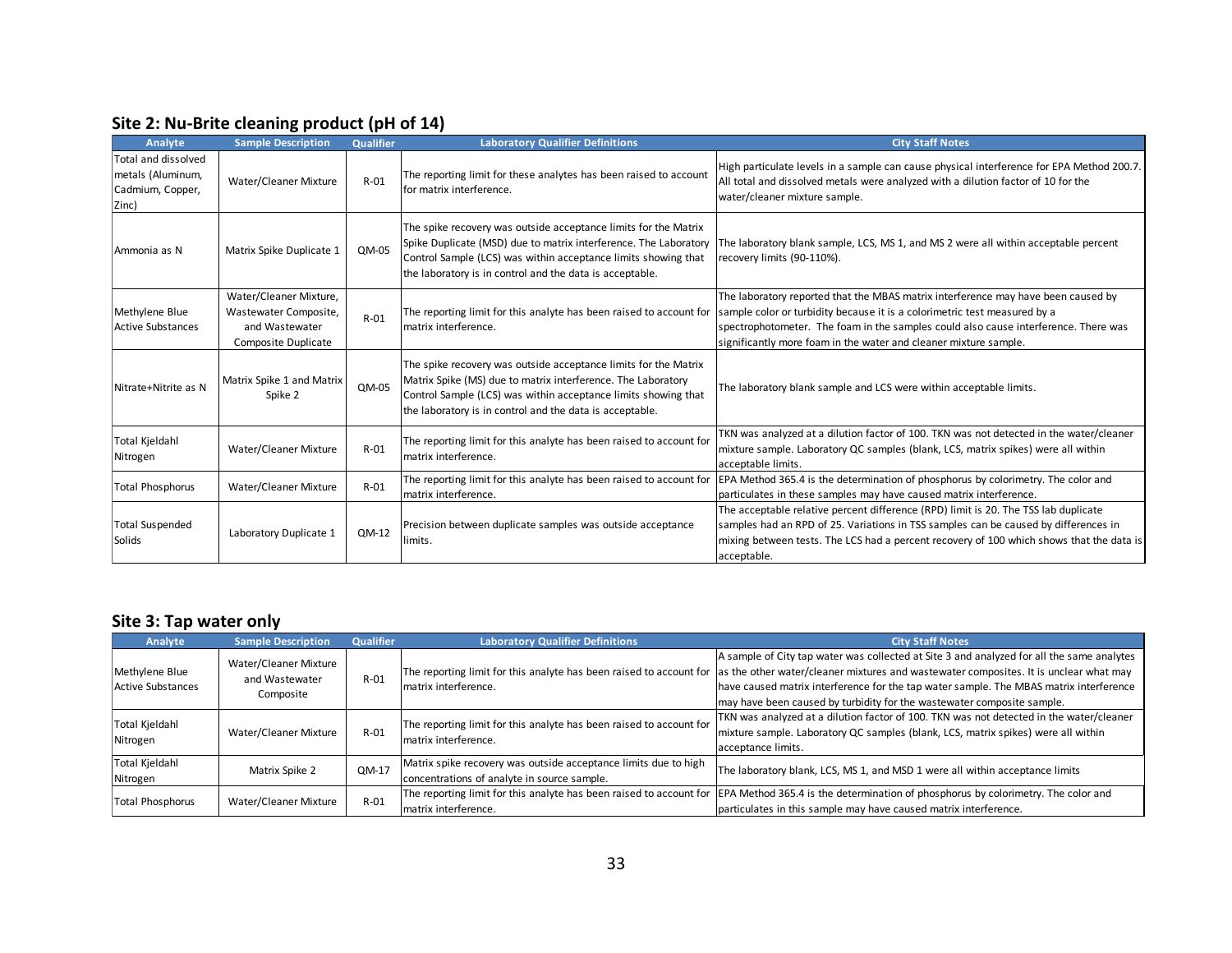| <b>Analyte</b>         | <b>Site</b> | <b>Composite</b><br><b>Number</b> | <b>Water Use</b><br>per Cleaning<br>Event (L) | <b>Composite</b><br><b>Concentration</b><br>(mg/L) | <b>Qualifier</b> | <b>Total Load for</b><br>Event (mg) |
|------------------------|-------------|-----------------------------------|-----------------------------------------------|----------------------------------------------------|------------------|-------------------------------------|
| Aluminum,<br>Dissolved | Site 1      | $ACS-1B$                          | 447.39                                        | 5                                                  | D                | 2237                                |
|                        | Site 2      | $ACS-2B$                          | 380.39                                        | 186                                                |                  | 70753                               |
|                        | Site 2      | ACS-2C                            | 380.39                                        | 183                                                |                  | 69612                               |
|                        | Site 3      | ACS-3B                            | 253.60                                        | 11.8                                               |                  | 2992                                |
|                        | Site 1      | ACS-1B                            | 447.39                                        | 9.07                                               | D                | 4058                                |
| Aluminum,              | Site 2      | ACS-2B                            | 380.39                                        | 189                                                |                  | 71894                               |
| Total                  | Site 2      | ACS-2C                            | 380.39                                        | 195                                                |                  | 74177                               |
|                        | Site 3      | ACS-3B                            | 253.60                                        | 38.9                                               | J7               | 9865                                |
|                        | Site 1      | $ACS-1B$                          | 447.39                                        | 0.0046                                             | J,D              | 2.1                                 |
| Cadmium,               | Site 2      | ACS-2B                            | 380.39                                        | 0.00131                                            |                  | 0.498                               |
| Dissolved              | Site 2      | ACS-2C                            | 380.39                                        | 0.00126                                            |                  | 0.479                               |
|                        | Site 3      | ACS-3B                            | 253.60                                        | 0.00173                                            |                  | 0.439                               |
|                        | Site 1      | $ACS-1B$                          | 447.39                                        | 0.00761                                            | J, D             | 3.40                                |
| Cadmium,               | Site 2      | ACS-2B                            | 380.39                                        | 0.00172                                            |                  | 0.654                               |
| Total                  | Site 2      | ACS-2C                            | 380.39                                        | 0.00175                                            |                  | 0.666                               |
|                        | Site 3      | ACS-3B                            | 253.60                                        | 0.00165                                            |                  | 0.418                               |
|                        | Site 1      | $ACS-1B$                          | 447.39                                        | 1.17                                               | D                | 523                                 |
| Copper,                | Site 2      | ACS-2B                            | 380.39                                        | 1.76                                               |                  | 669                                 |
| Dissolved              | Site 2      | ACS-2C                            | 380.39                                        | 1.74                                               |                  | 662                                 |
|                        | Site 3      | $ACS-3B$                          | 253.60                                        | 0.156                                              |                  | 39.6                                |
|                        | Site 1      | $ACS-1B$                          | 447.39                                        | 1.28                                               | D                | 573                                 |
|                        | Site 2      | ACS-2B                            | 380.39                                        | 2.42                                               |                  | 921                                 |
| Copper, Total          | Site 2      | ACS-2C                            | 380.39                                        | 2.6                                                |                  | 989                                 |
|                        | Site 3      | ACS-3B                            | 253.60                                        | 0.301                                              | J7               | 76.3                                |
|                        | Site 1      | $ACS-1B$                          | 447.39                                        | 2.43                                               | D                | 1087                                |
|                        | Site 2      | $ACS-2B$                          | 380.39                                        | 18.6                                               |                  | 7075                                |
| Zinc, Dissolved        | Site 2      | ACS-2C                            | 380.39                                        | 18.4                                               |                  | 6999                                |
|                        | Site 3      | $ACS-3B$                          | 253.60                                        | 10.1                                               | J7               | 2561                                |
|                        | Site 1      | $ACS-1B$                          | 447.39                                        | 2.78                                               | D                | 1244                                |
|                        | Site 2      | $ACS-2B$                          | 380.39                                        | 23.3                                               |                  | 8863                                |
| Zinc, Total            | Site 2      | ACS-2C                            | 380.39                                        | 23.5                                               |                  | 8939                                |
|                        | Site 3      | $ACS-3B$                          | 253.60                                        | 11.8                                               | J7               | 2992                                |
| Ammonia as N           | Site 1      | $ACS-1B$                          | 447.39                                        | 0.93                                               |                  | 416                                 |

# <span id="page-33-0"></span>**APPENDIX B: Wastewater Composite Concentrations and Pollutant Loads**